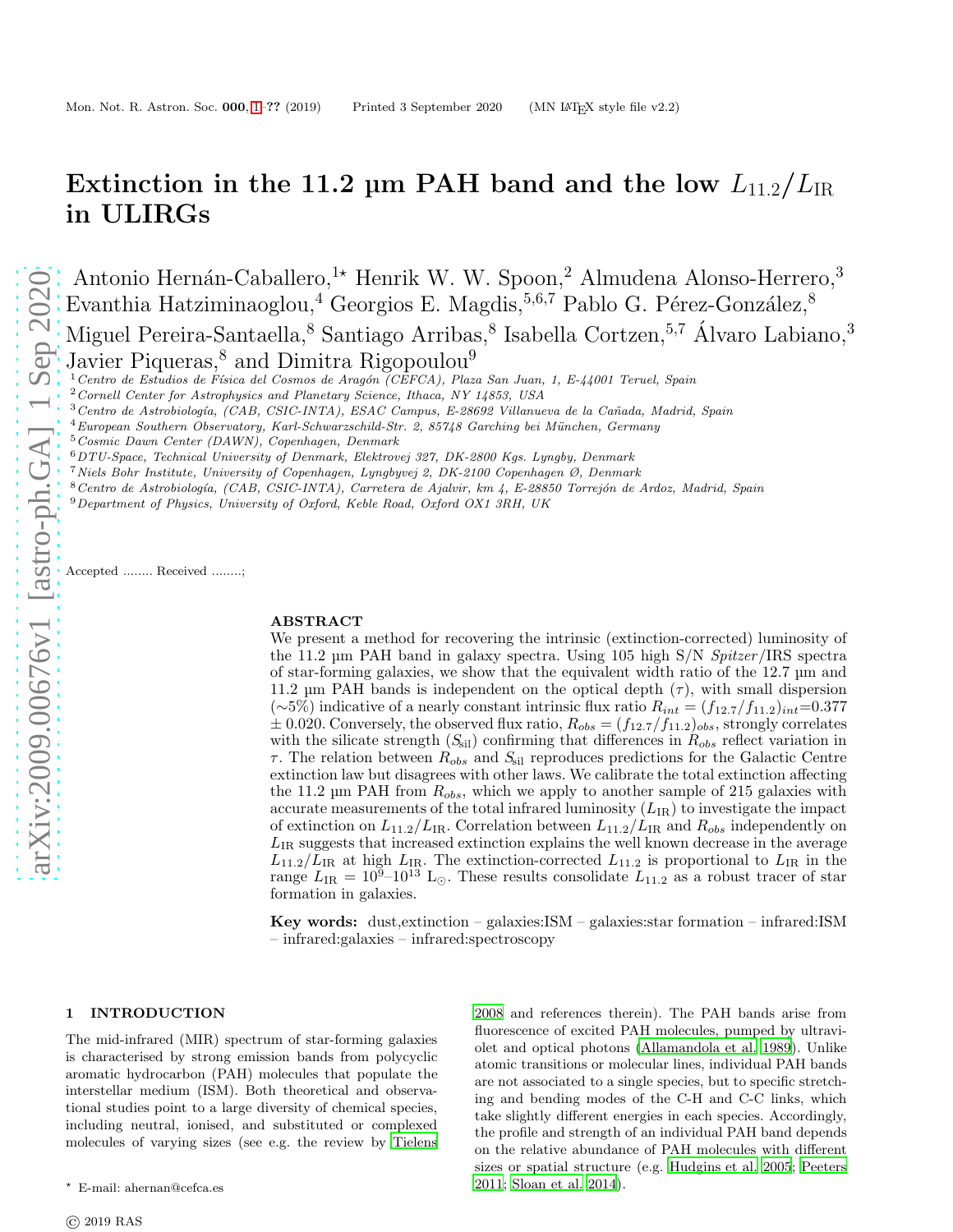The predominance of PAH emission in the MIR spectra of regions of massive star formation (SF) makes the PAH bands useful indicators of the star formation rate (SFR). The lower opacity of the interstellar dust at MIR wavelengths compared to the UV, optical, and near-infrared (NIR) implies that the PAH bands can trace obscured SF that is undetected in the UV,  $H\alpha$  or even Pa $\alpha$  observations (e.g. [Rieke et al. 2009](#page-10-4)), while the high luminosity of the strongest PAH features makes them competitive with other SFR tracers at high redshifts. The PAH emission is weak inside HII regions, with most of the PAH flux arising from the photodissociation regions (PDRs) that surround them and the diffuse ISM. In spite of this, a tight correlation is found between the integrated luminosity of the PAH bands,  $L_{\text{PAH}}$ , and the SFR at galaxy-wide and sub-kpc scales in systems covering a broad range of stellar masses, redshifts, and SFR (e.g. [Farrah et al. 2007](#page-10-5); [Sargsyan & Weedman](#page-10-6) [2009](#page-10-6); [Treyer et al. 2010](#page-10-7); [Diamond-Stanic & Rieke 2012;](#page-10-8) [Shipley et al. 2016\)](#page-10-9) although with a dependence on the metallicity [\(Calzetti et al. 2007](#page-10-10)).

Two strong PAH bands at 6.2 µm and 11.2 µm have been extensively used as SFR indicators. Their main advantage over other PAH features is their relative isolation, with narrow and nearly constant profiles (unlike the much broader and variable complexes at ∼7.7 µm and ∼17 µm), that facilitate their measurement. While the 6.2 µm band captured the most interest at first, it presents some important drawbacks: the 6.2 µm PAH resides inside a broad water ice absorption band peaking at ∼6.0 µm, which is often not discernible due to infilling by the PAH band. This water ice band depresses the continuum underlying the PAH band, causing an underestimation of the actual PAH flux if not accounted for. In the case of a high dust column, as is the case in most ultra-luminous infrared galaxies (ULIRGs), the 6.2 µm PAH may be strongly depleted or even completely suppressed by this effect (see e.g. [Spoon et al. 2006](#page-10-11)). While the 11.2 µm PAH is also located within an absorption band (from silicates, peaking at ∼9.8µm), the much wider profile of the silicate band facilitates the interpolation of the continuum underlying the 11.2 µm PAH feature. Another disadvantage of the 6.2 µm band (and also those at 7.7 µm and 8.6 µm) is that they might be suppressed relative to 11.2 µm in the vicinity of AGN due to destruction of the smaller molecules by shocks or by the X-ray emission of the AGN [\(Smith et al. 2007;](#page-10-12) [Wu et al. 2010](#page-10-13)), while the 11.2 µm band remains a good tracer of the SFR in AGN host galaxies [\(Diamond-Stanic & Rieke 2010](#page-10-14); [Esquej et al. 2014](#page-10-15)). Lastly, the 11.2 µm PAH is the only strong PAH band at a wavelength observable from the ground in local galaxies, meaning that only the 11.2 µm PAH can trace the SFR on sub-kpc scales (with 8–10m-class telescopes) until the James Webb Space Telescope (JWST) becomes available.

The importance of the 11.2 µm PAH as a SF tracer in the circumnuclear region of AGN cannot be overstated. Traditional SFR indicators (such as the UV continuum, hydrogen recombination lines, and the [Ne ii] 12.81 µm line) suffer from contamination by the AGN emission, while measurements based on the far-infrared luminosity suffer from very poor spatial resolution (e.g. García-González et al. 2016). MIR spectroscopy of local Seyferts with sub-arcsecond resolution shows 11.2 µm PAH emission at distances of a few tens of pc from the AGN (Hönig et al. 2010;

González-Martín et al. 2013; [Alonso-Herrero et al. 2014](#page-10-19), [2016](#page-10-20)) and the 11.2 µm PAH luminosity indicates a correlation between the (circum-)nuclear SFR and the accretion rate onto the supermassive black hole [\(Esquej et al. 2014](#page-10-15); [Ruschel-Dutra et al. 2017;](#page-10-21) [Esparza-Arredondo et al. 2018](#page-10-22)), although [Jensen et al. \(2017\)](#page-10-23) caution that the AGN might also contribute to excite the PAH emission in the central kpc.

Confidence in the PAH luminosity (including the 11.2 µm band) as a first-rate SFR indicator is undermined by its perceived dependence on the surface density of star formation. In the local Universe, there is evidence for a decreasing contribution from PAHs to the total infrared luminosity  $(L_{IR})$  with increasing  $L_{IR}$ , in particular in the ULIRG  $(L_{IR} > 10^{12} \text{ L}_{\odot})$  regime (e.g. [Rigby et al. 2008](#page-10-24); [Rieke et al.](#page-10-4) [2009](#page-10-4)). On the contrary, high redshift ULIRGs show extended SF on kpc scales and  $L_{\text{PAH}}/L_{\text{IR}}$  ratios comparable to those of lower luminosity local galaxies (e.g. [Farrah et al. 2008](#page-10-25); [Muzzin et al. 2010;](#page-10-26) [Elbaz et al. 2011](#page-10-27)). This has been interpreted as a consequence of the higher SFR density in local ULIRGs, which have most of their SF concentrated within a compact core. A higher density of SF could suppress PAH emission by destroying or ionising the PAH carriers with a stronger radiation field. This interpretation is supported by the increased 6.2/11.2 PAH ratios in local ULIRGs relative to both lower luminosity starbursts and high redshift ULIRGs (e.g. [Farrah et al. 2008](#page-10-25); Hernán-Caballero et al. [2009](#page-10-28)), since the 6.2/11.2 ratio correlates with the ionised fraction of PAH carriers [\(Boersma et al. 2016](#page-10-29)).

Alternatively, low  $L_{\text{PAH}}/L_{\text{IR}}$  could be just a geometrical effect of concentrating the SF in a few compact regions, which reduces the PAH emitting surface from PDRs relative to the same amount of SF distributed in more PDRs. This is evidenced by the systematic differences in the restframe 8 µm to IR luminosity ratio,  $L_8/L_{IR}$ , between galaxies in the 'normal' and 'starburst' modes of star formation [\(Elbaz et al. 2011,](#page-10-27) [2018](#page-10-30); [Magdis et al. 2013](#page-10-31)). Another interpretation of the lower  $L_{\text{PAH}}/L_{\text{IR}}$  in local ULIRGs that does not require PAH suppression claims that  $L_{\rm PAH}$  ultimately traces the molecular gas content, not star formation [\(Cortzen et al. 2019\)](#page-10-32). They base their hypothesis in their finding of a stronger correlation between the 6.2 µm PAH luminosity  $(L_{6.2})$  and the CO luminosity  $(L_{\text{CO}})$  compared to that between  $L_{6.2}$  and  $L_{IR}$ .

All these interpretations fail to acknowledge the impact of dust obscuration on the observed PAH luminosity. While the extinction at MIR wavelengths is less than in the optical or NIR, it is still significant (the extinction at the peak of the ∼9.8 µm silicate feature is comparable to that of Pa $\alpha$ ). This means that underestimation of the intrinsic PAH luminosity due to dust obscuration may contribute to the lower  $L_{\rm PAH}/L_{\rm IR}$  found in local ULIRGs and also adds dispersion to the correlation between  $L_{\rm PAH}$  and  $L_{\rm IR}$ .

The main reason why dust obscuration is often overlooked in PAH luminosity measurements is the difficulty in obtaining realistic estimates of the amount of extinction affecting the PAH bands. If the extinction law is known, the extinction at the wavelength of the PAH bands can in principle be inferred from that measured through the hydrogen recombination lines or the MIR H<sup>2</sup> rotational lines. However, extinction measurements from optical recombination lines are biased against the most obscured regions, while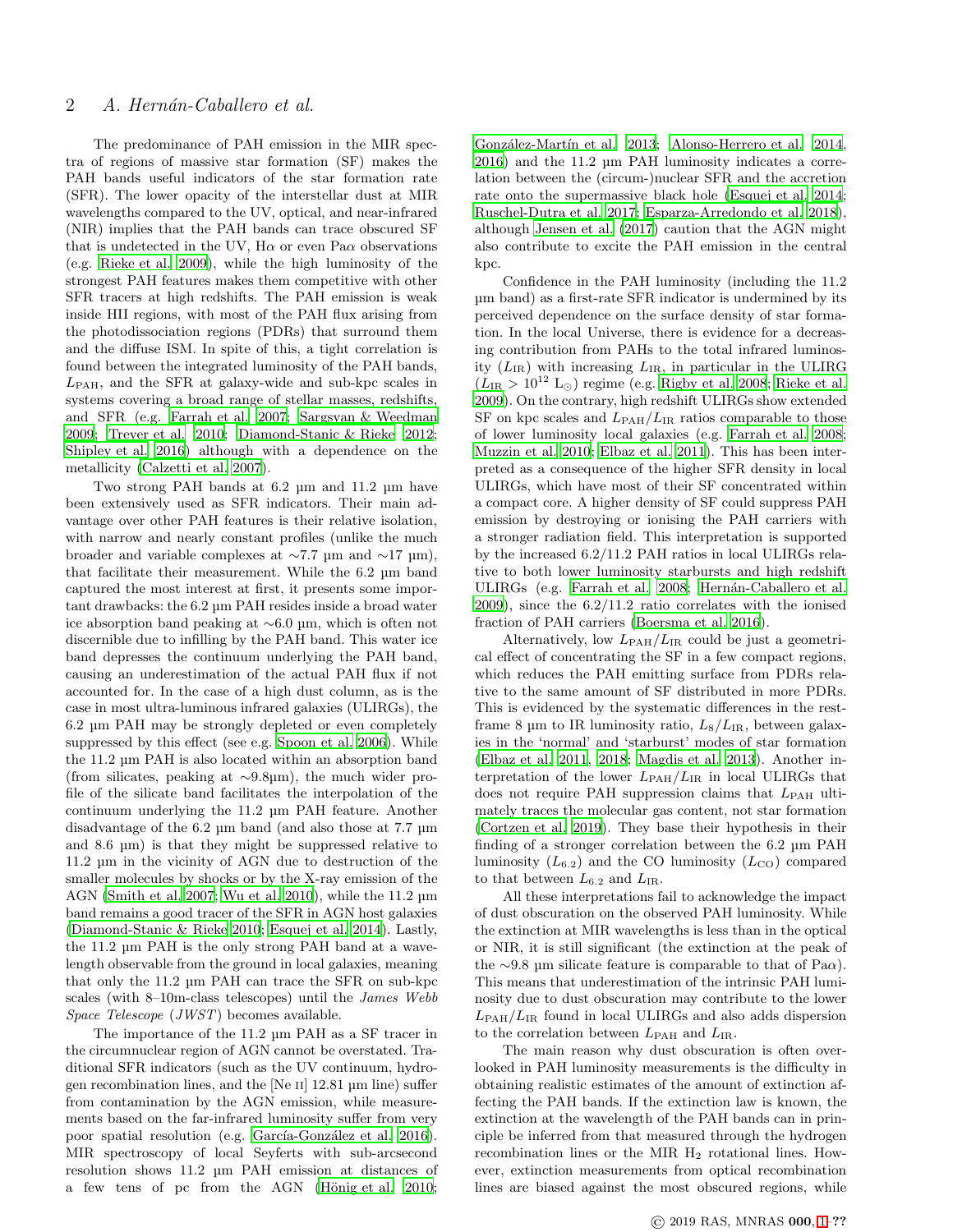NIR and MIR lines (the Paschen, Bracket, and Pfund series), as well as the  $H_2$  lines, are usually too faint to be useful beyond the local Universe. In addition, by using these lines to estimate the extinction in the PAH bands we implicitly assume that the dust column density towards the PAH emitting regions is the same as that of the recombination or  $H_2$  lines, which may not always be the case given that they originate in different environments (PDRs and the diffuse ISM for PAHs, HII regions for recombination lines, and warm molecular gas for  $H_2$ ).

Another method for quantifying the extinction towards star-forming regions is to measure the optical depth of the 9.8 µm silicate absorption band [\(Roche & Aitken 1984;](#page-10-33) [Whittet 2003](#page-10-34)). It is usually estimated from the 'silicate strength'  $(S_{\rm sil};$  [Spoon et al. 2006](#page-10-11)) which measures the depth of the 9.8 µm silicate band relative to an interpolated continuum. Unlike extinction estimates from emission lines,  $S_{\text{sil}}$  does not require high spectral resolution or high  $S/N$ data, and it has been extensively used in the literature (e.g. [Hao et al. 2007](#page-10-35); [Hatziminaoglou et al. 2015](#page-10-36)). However, since it relies on a single absorption band, it is affected by infilling from any additional continuum emission. In particular, the strong continuum emission from the AGN in composite sources may increase or decrease the depth of the silicate band (or even make it appear in emission) depending on the spectrum and relative luminosity of the AGN and host galaxy components (see e.g. Hernán-Caballero et al. 2015).

As a consequence of all these complications, usually no attempts are made at correcting PAH luminosities for extinction. Instead, calibrations of the SFR as a function of the apparent PAH luminosity implicitly assume an effective  $\tau$  that is some average of the values for the individual galaxies used in the calibration. This implies that galaxies with higher (lower) than usual extinction get their SFR under-(over-)estimated. Neglecting the extinction therefore adds dispersion to the relation between the PAH luminosity and other SFR indicators, and biases SFR estimates in dusty galaxies.

In this work we demonstrate a novel approach to determine the total extinction affecting the 11.2 µm PAH band,  $A_{11,2}$ , that overcomes all the issues presented above. The method takes advantage of differential extinction between the 11.2 µm and 12.7 µm PAH bands as well as a very small dispersion in their intrinsic flux ratio on galaxy scales to determine the extinction at 11.2 µm from the observed flux ratio. The structure of the paper is as follows: in §2 we describe the two samples of star-forming galaxies used, respectively, to calibrate the relation between the PAH flux ratio and extinction and to check how the extinction-correction of the 11.2 µm PAH luminosity affects the correlation with  $L_{IR}$ . In §3 we discuss in length the physics of the  $12.7/11.2$ PAH ratio and the causes for its variation, and use the empirical relation between the 12.7/11.2 PAH ratio and the depth of the silicate feature to estimate the intrinsic value of the 12.7/11.2 PAH ratio and identify the extinction law that best reproduces the extinction in star-forming regions. In §4 we apply our extinction correction to the sample with accurate far infrared measurements of  $L_{IR}$  and discuss the implications for the luminosity dependence of the  $L_{11.2}/L_{IR}$ relation. Finally, §5 outlines some prospects for future observations with JWST and SPICA, and §6 summarises our main conclusions.

# 2 DATA

# 2.1 The IDEOS database

Our parent sample is the set of 3532 galaxies in the Infrared Database of Extragalactic Observables from Spitzer  $(IDEOS)^1$  $(IDEOS)^1$ . IDEOS provides homogeneously measured spectroscopic observables for nearly all the galaxies beyond the Local Group that were observed with the Infrared Spectrograph (IRS; [Houck et al. 2004](#page-10-38)) onboard Spitzer using the low-resolution  $R \sim 60-120$  $R \sim 60-120$  $R \sim 60-120$  modules.<sup>2</sup> The stitching of the different spectral orders in the Spitzer/IRS spectra, cross-identification with the NASA Extragalactic Database (NED), and determination and validation of redshifts is presented in Hernán-Caballero et al. (2016).

From the IDEOS database we extract measurements of redshift,  $S_{\text{sil}}$ , PAH fluxes and equivalent widths (EW), and fluxes for neon lines ([Ne II]  $12.81 \text{ µm}$ , [Ne III]  $15.56 \text{ µm}$ , [Ne v] 14.32 µm, and [Ne v] 24.32 µm). A thorough description of the methods employed in these measurements is presented in Spoon et al. (in preparation). A brief summary follows.

Fluxes and equivalent widths for the 6.2, 11.2, and 12.7 µm PAH bands are measured by fitting the 5.39–7.35 µm and 9.8–13.5 µm spectral ranges with a combination of: polynomial continuum, Pearson type-IV distribution profiles [\(Pearson 1895](#page-10-39)) for the 6.2, 11.2, and 12.7 µm PAH bands, Gaussian profiles for the much fainter PAH bands at 5.68, 6.04, 10.64, 11.04, and 12.00 µm, and also gaussian profiles for the (unresolved) emission lines of  $H_2$  (5.51, 6.91, and 12.28  $\mu$ m), [Ar II] (6.99  $\mu$ m), [S IV](10.51  $\mu$ m), and [Ne II]  $(12.81 \text{ }\mu\text{m}).$ 

Fluxes of the  $[Ne\ V]$  14.32 µm and  $[Ne\ III]$  15.56 µm lines are obtained by fitting Gaussian profiles on top of a  $4^{th}$  order polynomial continuum. The [Ne v] 14.32 µm line is blended with a [Cl ii] line at 14.37 µm and a PAH band at 14.22 µm, which are simultaneously fitted with Gaussian profiles.

The silicate strength is defined (e.g. [Spoon et al. 2007](#page-10-40)) as:  $S_{\rm{sil}} = \ln \left[ f^{\rm{obs}}(\lambda_p) / f^{\rm{cont}}(\lambda_p) \right]$ , where  $\lambda_p$  is the wavelength of the peak of the silicate feature (usually  $\lambda_p \sim 9.8$  µm when found in absorption),  $f^{obs}(\lambda_p)$  is the flux density measured at  $\lambda_p$ , and  $f^{cont}(\lambda_p)$  is the flux density of the underlying continuum that would be measured at  $\lambda_p$  in absence of silicate emission/absorption. The latter is usually estimated by interpolation of the spectrum between anchor points at wavelengths outside of the range covered by the silicate feature, where the opacity is much lower.  $S_{\rm{sil}}$  takes positive (negative) values when the silicate feature appears in emission (absorption).

Measurements of  $S_{\text{sil}}$  in IDEOS assume either a spline or power-law shape for the underlying continuum. For sources with strong PAH emission like the ones in our samples, power-law interpolation between anchor points at 5.5 µm and 14 µm is preferred. The flux at the 9.8 µm peak of the silicate feature is measured by fitting the silicate profile with a  $4^{th}$  order polynomial after removing the PAH bands and emission lines fitted in the previous step.

<sup>1</sup> http://ideos.astro.cornell.edu

<span id="page-2-1"></span><span id="page-2-0"></span><sup>2</sup> IDEOS includes all the spectra of galaxies obtained in the staring mode. Nearby galaxies observed in the spectral mapping mode are excluded.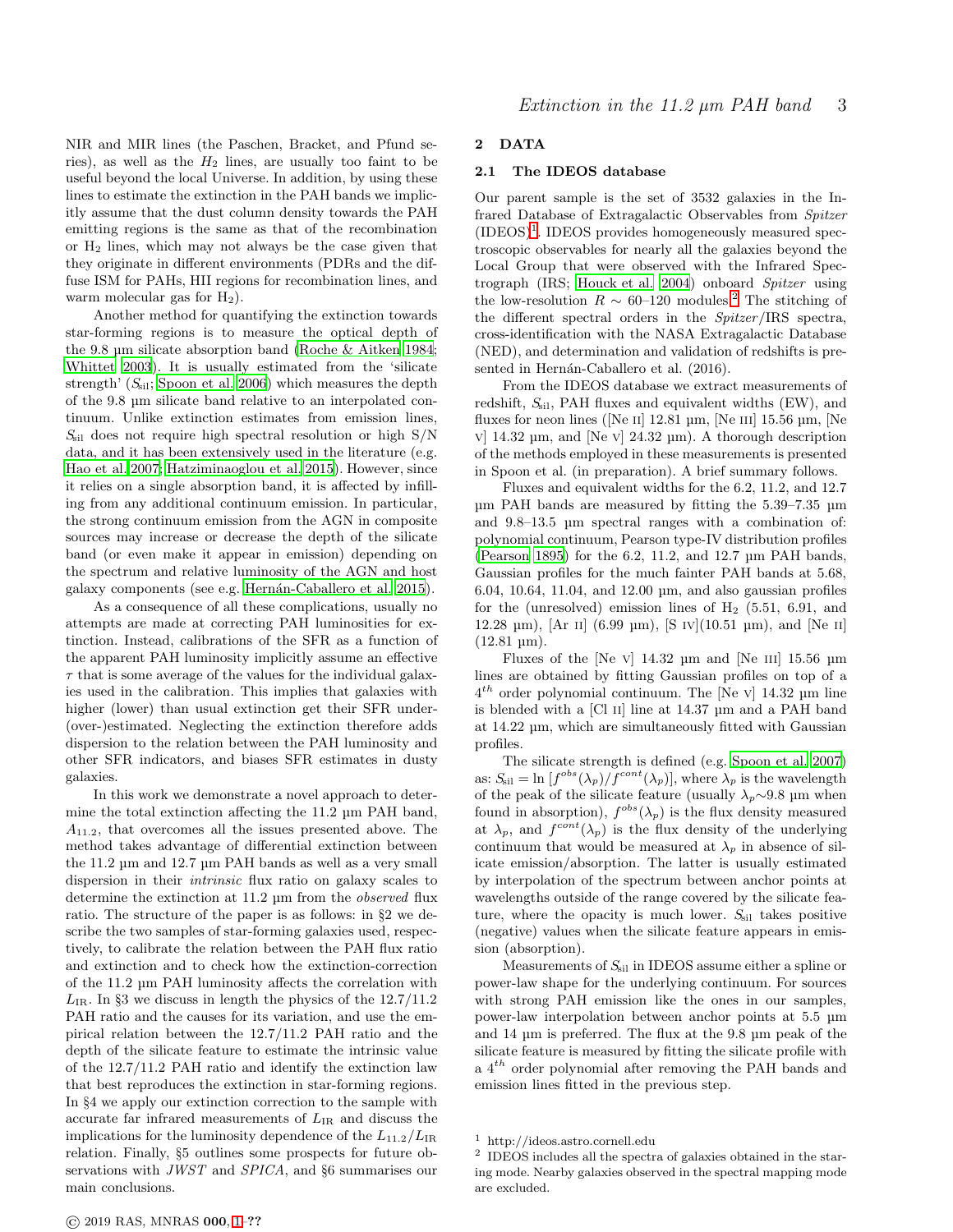# 4 A. Hernán-Caballero et al.

We obtained morphological and spectroscopic classifications of the IDEOS sources from NED. We group spectroscopic classifications in three broad categories: AGN (includes Seyfert 1/1.x/2, QSOs, LINERs, radio galaxies, Blazars, 'candidate' AGN, and AGN with uncertain classifications), starbursts (includes starburst and HII galaxies), and other (including other non-AGN classifications or no classification at all).

#### 2.2 Selection of the calibration sample

The calibration sample is a subsample of IDEOS carefully selected to provide an accurate measurement of the intrinsic (extinction-corrected) value of  $f_{12.7}/f_{11.2}$  and its dispersion in star-forming galaxies, and to obtain an empirical relation between  $f_{12.7}/f_{11.2}$  and  $\tau_{11.2}$  that can be applied to correct for extinction the 11.2 µm PAH luminosity in any galaxy. We require full spectral coverage in the rest-frame range 5.5–16 µm in order to obtain all the necessary MIR diagnostics, and detection of the 11.2 µm and 12.7 µm PAH bands with S/N greater than 40 and 15, respectively, to ensure that flux and EW ratios have uncertainties of less than 10%.

From 261 IDEOS sources meeting these requirements, we exclude 113 sources with spectroscopic classification as AGN following the criteria described above. Because some sources have no spectroscopic classification in NED, and others may host obscured AGN that do not show up in the optical, we further clean the sample by removing sources meeting any of these additional criteria suggestive of the presence of an AGN: a) 9.8 µm silicate feature in emission  $(S_{\rm sil} > 0)$ ; b) Low equivalent width of the 6.2 µm PAH ( $EW_{6.2}$  < 0.8  $\mu$ m); c) detection at  $>2\sigma$  of the [Ne v] 14.32  $\mu$ m or [Ne v] 24.32 µm lines.

Finally, we also exclude a few inactive galaxies morphologically classified as ellipticals, which are known to often show abnormal PAH ratios [\(Kaneda et al. 2008](#page-10-41)), as well as galaxies with [Ne III] /[Ne II]  $> 0.7$ , suggestive of a stronger than usual interstellar radiation field that may also influence PAH ratios [\(Hunt et al. 2010](#page-10-42)). The resulting sample contains 105 sources at redshift  $z<0.12$ .

# <span id="page-3-1"></span>2.3 Selection of the far infrared sample

The FIR sample is intended to test how the extinction correction influences the relation between the 11.2 µm PAH luminosity,  $L_{11.2}$ , and the total infrared luminosity,  $L_{IR}$ . We draw this sample from the 5 Milli-Jansky Unbiased Spitzer Extragalactic Survey (5MUSES; [Wu et al. 2010](#page-10-13)), and the Herschel Multi-tiered Extragalactic Survey (Her-MES; [Oliver et al. 2012](#page-10-43)). The 5MUSES sample combines Spitzer/IRS spectroscopy and far-infrared (FIR) photometry from both Spitzer/MIPS (24, 70, 160 µm) and Herschel/SPIRE (250, 350, 500 µm), while HerMES provides photometry in the 3 SPIRE bands plus the Herschel/PACS bands at 100 µm and 160 µm in some fields. We take the Her-MES photometry for Spitzer/IRS sources from the matched HerMES-IRS catalog presented by [Feltre et al. \(2013](#page-10-44)).

From both samples we select sources with  $S/N > 4-\sigma$  in the 12.7µm PAH band and the 250 µm flux density. We exclude a few sources with uncertain redshifts (Quality flag < 3; see Hernán-Caballero et al. 2016 for details) or insufficient



<span id="page-3-0"></span>Figure 1. Distribution of the ratio between measured fluxes in the PAH bands at 12.7  $\mu$ m and 11.2  $\mu$ m,  $f_{12.7}/f_{11.2}$ , and the ratio of their respective equivalent widths,  $EW_{12.7}/EW_{11.2}$ , for the 105 sources in the calibration sample.

spectral coverage to measure the 11.2  $\mu$ m or 12.7  $\mu$ m PAH bands. The  $L_{IR}$  was obtained by fitting the available photometry in the observed 24–500 µm range with dust emission models from Draine  $\&$  Li (2007) and integrating the 8–1000 µm rest-frame range (see [Magdis et al. 2013](#page-10-31) for details). Our final FIR sample contains 215 sources at redshifts between  $z=0.022$  and  $z=1.71$  (mean: 0.287, median: 0.143), four of them also included in the calibration sample.

#### 3 THE 12.7/11.2 PAH RATIO

# 3.1 Physics of the 12.7/11.2 PAH ratio

PAH bands in the 10–15 µm range are generally associated with out-of-plane bending vibrational modes of hydrogen atoms (e.g. [Hony et al. 2001\)](#page-10-47). The wavelength of the emission is determined by the number of adjacent C–H groups, with the 11.2 µm feature arising from solo C-H groups while the 12.7 µm feature is attributed to trio groups [\(Hony et al.](#page-10-47) [2001](#page-10-47); [Bauschlicher et al. 2008\)](#page-10-48).

Galactic HII regions and reflection nebulae show significant variation both spatially and among sources in the flux ratio between the 12.7 µm and 11.2 µm bands,  $f_{12.7}/f_{11.2}$ . This was first attributed to dehydrogenation [\(Duley & Williams 1981\)](#page-10-49), and later to changes in the molecular structure and/or erosion [\(Hony et al. 2001](#page-10-47); [Fleming et al. 2010](#page-10-50); [Boersma et al. 2012](#page-10-51)). However, laboratory studies highlight the importance of the charge state of PAH molecules in determining the relative intensities of the different PAH bands [\(Allamandola et al. 1999](#page-10-52); [Galliano et al. 2008](#page-10-53)).

Because the intensity of the 11.2 µm band correlates with the one at 3.3 µm, and the latter is very weak in ionised PAHs [\(Langhoff et al. 1996](#page-10-54)), it has been widely assumed that the dominant component in the 11.2  $\mu$ m band arises from neutral PAHs (e.g. [Allamandola et al. 1999](#page-10-52);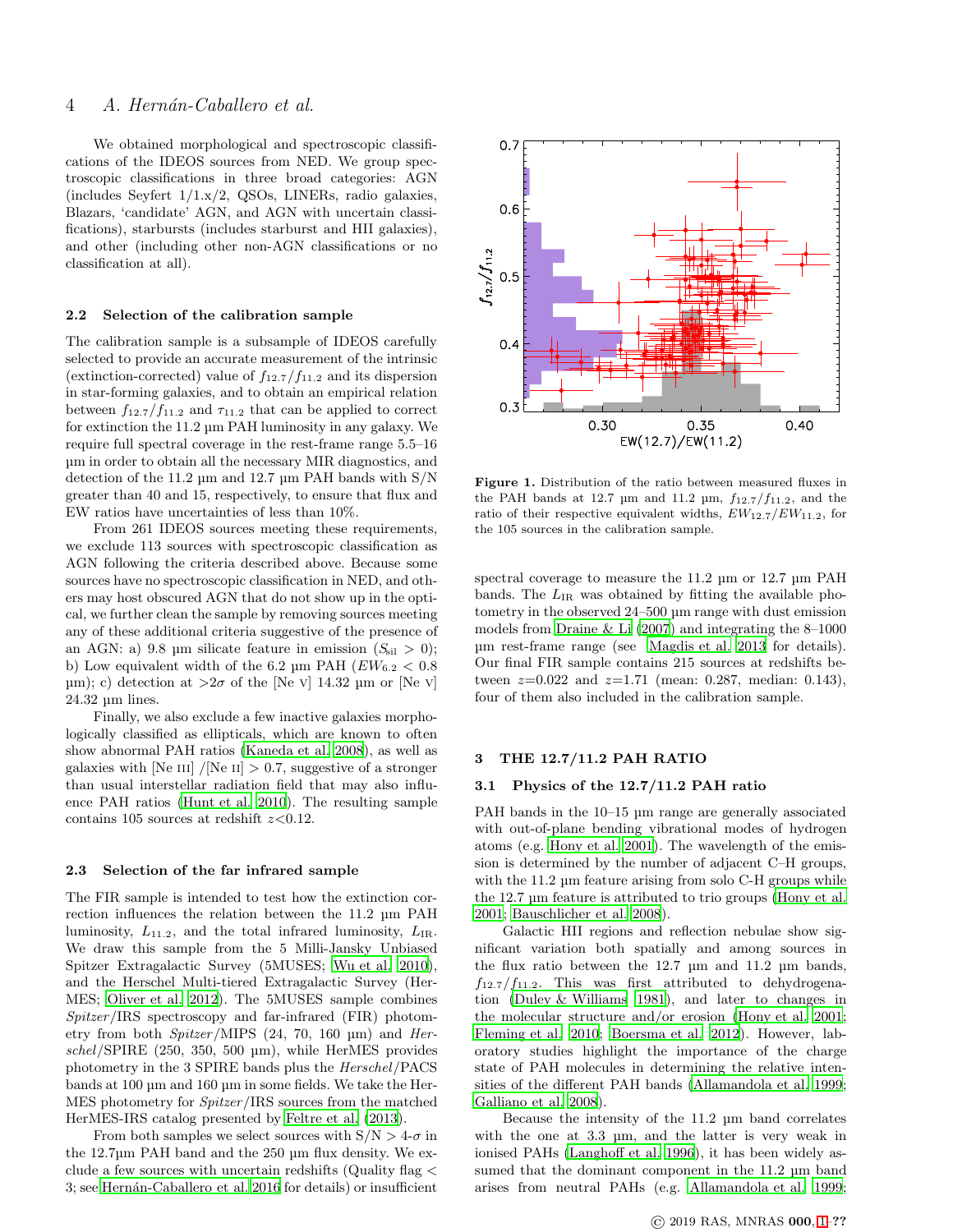

<span id="page-4-0"></span>Figure 2. (Top panel) Dependency of the ratio of the equivalent widths of the 12.7 µm and 11.2 µm PAH bands with the silicate strength. The dashed line indicates the average  $EW_{12.7}/EW_{11.2}$ for the sample, while the dotted lines enclose the  $\pm 2\sigma$  interval. (Bottom panel) observed flux ratio between the two PAH bands as a function of  $S_{\rm{sil}}$ . The dashed line represents a weighted linear fit to the sample, while the dotted lines mark a  $\pm 10\%$  deviation from this fit. Open squares, triangles, and circles highlight sources with unusual  $EW_{12.7}/EW_{11.2}$ ,  $f_{12.7}/f_{11.2}$ , or both (see text).

[Li & Draine 2001](#page-10-55); [Hony et al. 2001;](#page-10-47) [Smith et al. 2007](#page-10-12)). However, a contribution from cations is required to interpret the subtle source-to-source variation in the peak wavelength and shape of the profile [\(Boersma et al. 2016;](#page-10-29) [Shannon et al. 2016](#page-10-56)). In the case of the 12.7 µm band the situation is more complex, with several blended components from cations and neutrals contributing to the observed profile (e.g. [Shannon et al. 2016](#page-10-56)). Accordingly,  $f_{12.7}/f_{11.2}$ should be sensitive to the relative fraction of cations in the population of PAH molecules. Indeed, a correlation is found between the PAH ionisation parameter,  $G_0 T_{gas}^{1/2}/n_e$  (where  $G_0$  is the strength of the local radiation field,  $T_{gas}$  is the temperature of the gas, and  $n_e$  the electron density), and the  $12.7/(11.2+12.7)$  flux ratio (e.g. [Galliano et al. 2008;](#page-10-53) [Fleming et al. 2010](#page-10-50); [Boersma et al. 2016](#page-10-29)). A comprehensive analysis of the 11.2 µm and 12.7 µm PAH bands in spectral maps of two reflection nebulae and a star-forming region by [Shannon et al. \(2016\)](#page-10-56) concluded that PAH charge is indeed the main factor driving variation in  $f_{12.7}/f_{11.2}$ , while molecular structure plays a secondary role.

#### 3.2 The effect of extinction

[Shannon et al. \(2016](#page-10-56)) acknowledge the impact of extinction in  $f_{12.7}/f_{11.2}$  by pointing out that the largest values are found in more obscured regions, and that applying an ex-

# Extinction in the 11.2  $\mu$ m PAH band 5

tinction correction greatly reduces the range of  $f_{12.7}/f_{11.2}$ . This is because the dust opacity at 11.2 µm is high relative to 12.7 µm, although with a strong dependence on the choice of the extinction law (see §[3.4\)](#page-5-0). An earlier hint on the important role of extinction was the discovery by [Hony et al.](#page-10-47) [\(2001](#page-10-47)) of an anti-correlation between  $f_{12.7}/f_{11.2}$  and the relative contribution of the PAHs to the total infrared luminosity,  $L_{\text{PAH}}/L_{\text{IR}}$ . While they interpreted this as evidence for sensitivity of  $f_{12.7}/f_{11.2}$  to the size distribution of PAH molecules, it is also consistent with the effect of extinction, which increases  $f_{12.7}/f_{11.2}$  and decreases  $L_{\rm PAH}/L_{\rm IR}$ . Therefore, it is likely that the observed dispersion in  $f_{12.7}/f_{11.2}$ found in Galactic HII regions and reflection nebulae is a consequence of spatial variations in both the local ionisation parameter and the extinction along the line of sight.

In Spitzer/IRS observations of extragalactic sources the spatial resolution element encompasses entire star formation regions or even whole galaxies, which has the effect of averaging out the spatial variation in the ionisation parameter. As a consequence, extinction might become the main factor driving the observed dispersion in  $f_{12.7}/f_{11.2}$  for individual galaxies. To test this hypothesis, we rely on the fact that equivalent widths are not affected by extinction (because both the PAH band and the underlying continuum are suppressed in the same way). Therefore, source to source variation in the ratio between the EW of the 12.7 µm and 11.2  $\mu$ m PAH bands,  $EW_{12.7}/EW_{11.2}$ , may depend on systematic differences in the molecular structure and charge of the PAH molecules (e. g. due to different gas metallicity), but not on differences in the amount of extinction. Accordingly, the dispersion in  $EW_{12.7}/EW_{11.2}$  quantifies the intrinsic dispersion in  $f_{12.7}/f_{11.2}$  that would be observed in absence of extinction.

Figure [1](#page-3-0) shows the distribution of  $EW_{12.7}/EW_{11.2}$  and  $f_{12.7}/f_{11.2}$  for the 105 sources in our calibration sample. The average value of  $EW_{12.7}/EW_{11.2}$  is  $\langle EW_{12.7}/EW_{11.2}\rangle$ = 0.346, and the 1- $\sigma$  dispersion is  $\sigma(EW_{12.7}/EW_{11.2})$  $= 0.023$ . The average 1- $\sigma$  uncertainty in  $EW_{12.7}/EW_{11.2}$ measurements for individual sources is 0.015, which subtracted in quadrature implies that the intrinsic dispersion in  $EW_{12.7}/EW_{11.2}$  for the population is ~0.017, or ~5% of the average value. The observed dispersion in  $f_{12.7}/f_{11.2}$  for our sample is much higher, at 14.3% of the average value  $(\langle f_{12.7}/f_{11.2}\rangle = 0.443, \sigma(f_{12.7}/f_{11.2}) = 0.064)$ , with a negligible contribution from photometric uncertainty (the average 1- $\sigma$  error in  $f_{12.7}/f_{11.2}$  for individual sources is 0.018). The fact that the observed dispersion in  $f_{12.7}/f_{11.2}$  is much larger than in  $EW_{12.7}/EW_{11.2}$  suggests that extinction is the dominant factor in producing the former.

It is worth noting that any alternative mechanism for explaining the observed dispersion in  $f_{12.7}/f_{11.2}$  would need to carefully adjust its impact on the PAH flux and the underlying continuum so that the EW remains unchanged. Further evidence on the dominant role that extinction plays in the observed  $f_{12.7}/f_{11.2}$  is its strong correlation with the strength of the silicate absorption feature,  $S_{\text{sil}}$  (Figure [2,](#page-4-0) bottom panel). In Section [3.4](#page-5-0) we will use this to calibrate the relation between  $f_{12.7}/f_{11.2}$  and the dust column density and to put constraints on the shape of the extinction law.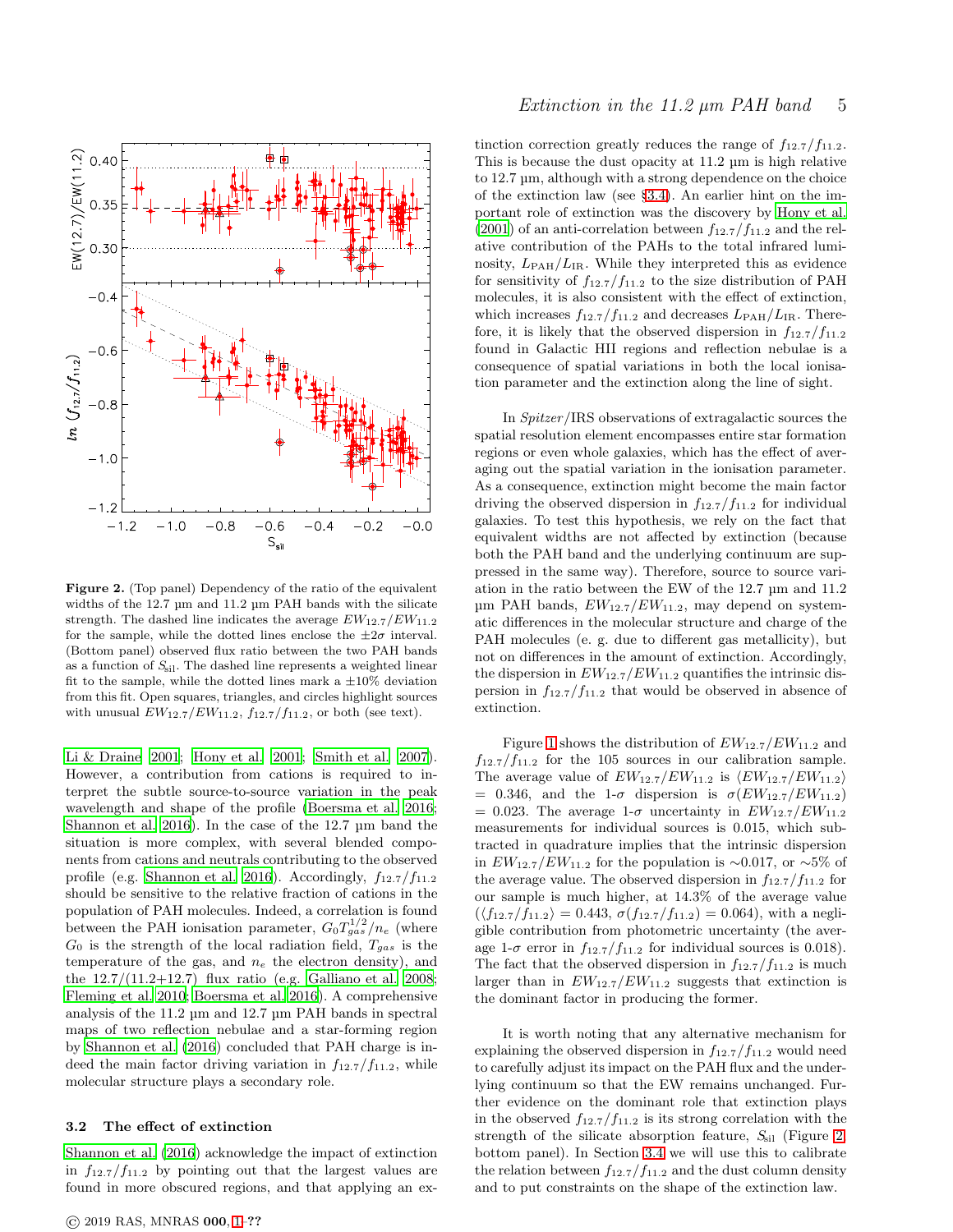

<span id="page-5-1"></span>Figure 3. Ratio of PAH equivalent widths as a function of the [Ne III] / $[Ne II]$  line intensity ratio for the 97 sources with detection of both lines in the calibration sample.

# <span id="page-5-3"></span>3.3 The intrinsic 12.7/11.2 flux ratio

The top panel in Figure [2](#page-4-0) shows that  $EW_{12.7}/EW_{11.2}$  has no significant dependence with  $S_{\text{sil}}$ . This is important because it indicates that the intrinsic  $f_{12.7}/f_{11.2}$  does not change from lightly to heavily obscured sources. Figure [3](#page-5-1) shows that  $EW_{12.7}/EW_{11.2}$  is also independent on the [Ne III] /[Ne II] ratio (correlation coefficient  $r = -0.13$ ). This suggests significant resilience to variation in the hardness of the radiation field, at least for the range covered by our calibration sample ([Ne III] /[Ne II] < 0.7), which includes ~90% of HII galaxies (see Figure 9 in [Pereira-Santaella et al. 2010\)](#page-10-57). Combined with the fact that photometric errors account for most of the dispersion in  $EW_{12.7}/EW_{11.2}$ , it becomes apparent that for practical purposes the intrinsic value of the  $f_{12.7}/f_{11.2}$ ratio,  $R_{int}$ , may be considered constant for the population of star-forming galaxies represented by our calibration sample.

In Appendix [B](#page-12-0) we demonstrate that the observed value of the  $f_{12.7}/f_{11.2}$  ratio,  $R_{obs}$ , is related to  $S_{sil}$  and  $R_{int}$  by:

$$
\ln R_{obs} = \ln R_{int} + \xi S_{sil} \tag{1}
$$

where the parameter  $\xi$  is a constant that only depends on the shape of the extinction law and the anchor points used to define  $S_{\rm{sil}}$  (see §[3.4\)](#page-5-0).

We estimate the values of  $\xi$  and  $R_{int}$  by fitting a linear relation between  $ln(R_{obs})$  and  $S_{sil}$  (Figure [2,](#page-4-0) bottom panel). We obtain  $\xi = -0.435 \pm 0.013$  and  $R_{int} = 0.377 \pm 0.003$  $(statistic) \pm 0.016$  (systematic), where the latter term arises from a systematic error of  $\sim$ 0.1 in S<sub>sil</sub> (Spoon et al. in preparation) which is caused by the uncertainty in the determination of the intrinsic continuum at 9.8 µm, interpolated from anchor points at 5.5 µm and 14 µm (see appendix [B\)](#page-12-0).

Individual sources that deviate significantly from this linear relation may do it for several reasons. Outliers in both  $f_{12.7}/f_{11.2}$  and  $EW_{12.7}/EW_{11.2}$  (sources highlighted with big circles in Figure [1\)](#page-3-0) are likely to have a different  $R_{int}$ . If the source is far-off in the EW ratio but not the



<span id="page-5-2"></span>Figure 4. Representative examples of the variety of mid-IR extinction laws in the literature, all normalised at their peak opacity near ∼9.8 µm (see text for details).

PAH ratio (open squares), it might be that the continuum underlying one of the PAHs is under- or over-estimated. Finally, if the separation occurs only in the PAH flux ratio (open triangles), the most likely interpretation is that  $S_{\text{sil}}$ does not represent accurately the obscuration towards the PAH emission in that particular source. This may indicate a problem in the  $S_{\text{sil}}$  measurement or a small contamination of the MIR continuum by an unidentified AGN.

After removing this ∼10% of problematic sources, the difference  $\Delta S_{\text{sil}}$  between the  $S_{\text{sil}}$  measured on the spectrum and the one predicted from  $R_{obs}$  using the linear relation has a dispersion  $\sigma(\Delta S_{\text{sil}}) = 0.11$ , comparable to the systematic uncertainty of individual  $S_{sil}$  measurements. This means that for this sample of star-forming galaxies  $R_{obs}$  traces the optical depth with an accuracy comparable to what can be obtained from the silicate feature. However, unlike  $S_{\rm{sil}}$ ,  $R_{obs}$ is a valid tracer of the optical depth towards star-forming regions also for composite sources, where the emission from AGN-heated dust modifies the depth of the silicate feature in the integrated spectrum (see Hernán-Caballero et al. 2015), while the PAH fluxes are not affected.

#### <span id="page-5-0"></span>3.4 Constraints on the extinction law

Laboratory measurements and observations of astrophysical sources show that the extinction law of the interstellar dust is dominated at MIR wavelengths by the absorption crosssection of silicate grains, which produces two broad peaks in opacity centred at ∼9.8 µm and ∼18 µm. In between the two peaks, the opacity decreases reaching a minimum at ∼14 µm. The shape of the ∼9.8 µm peak (which encompasses the PAH bands at 11.2  $\mu$ m and 12.7  $\mu$ m) depends on the chemical and mineralogical composition of the silicate grains, with different dust models and empirical measurements in a range of environments producing wildly different profiles.

Figure [4](#page-5-2) shows the opacity profiles around the ∼9.8 µm peak of the silicate absorption for some representa-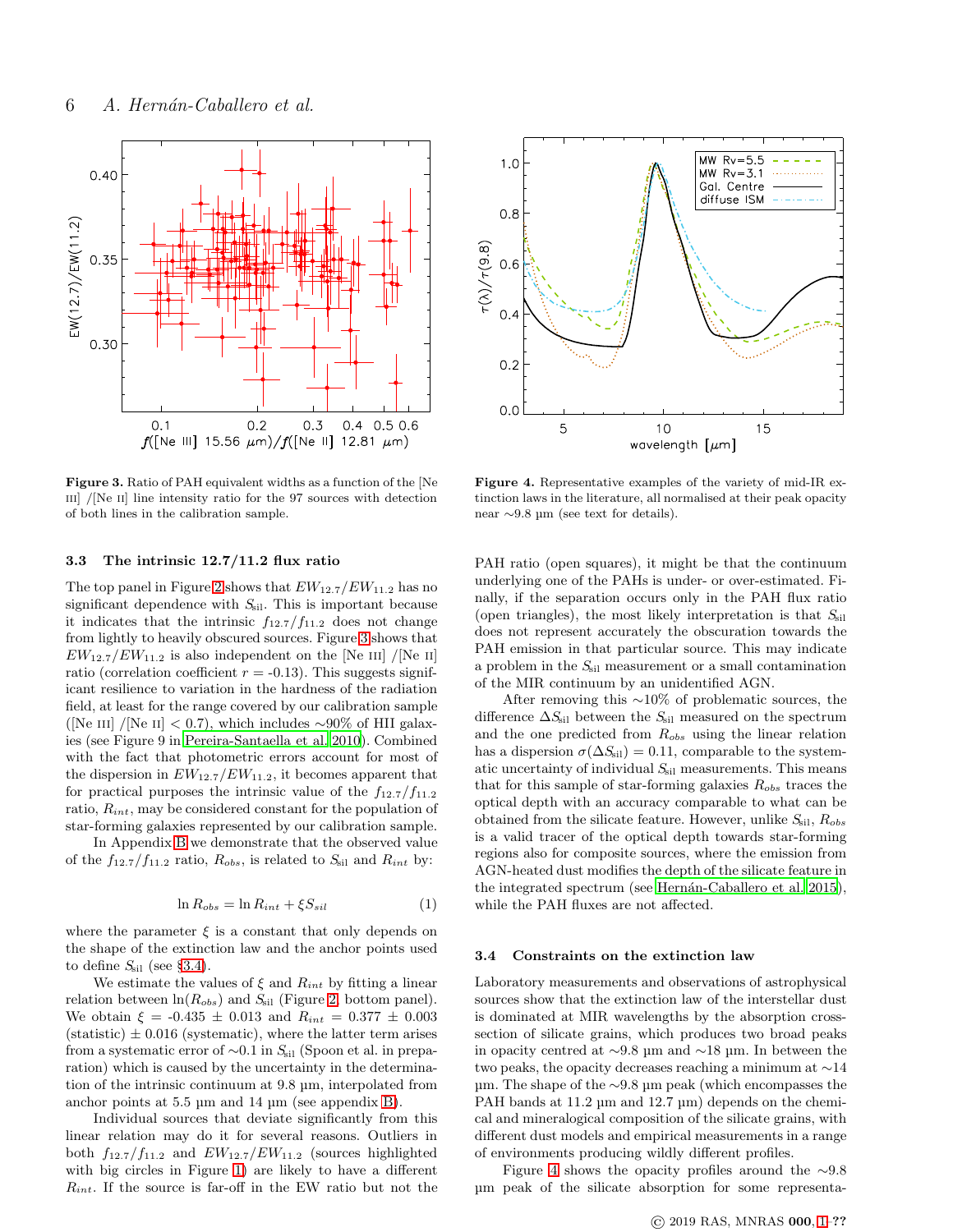tive examples of extinction laws from the literature: a model for the Milky Way extinction assuming  $R_V = 5.5$ [\(Weingartner & Draine 2001\)](#page-10-58), a Milky Way model with  $R_V$  $= 3.1$  and 60 ppm of C in PAHs [\(Draine 2003](#page-10-59)), the "Galactic Centre" extinction law from the absorption profile of the highly obscured Wolf Rayet star GCS-3 [\(Chiar & Tielens](#page-10-60) [2006](#page-10-60)), and the extinction law of the diffuse ISM obtained from the average absorption profile of five OB stars [\(Shao et al. 2018](#page-10-61)).

We can use the slope  $\xi$  of the relation between  $\ln(R_{obs})$ and  $S<sub>sil</sub>$  calculated in §[3.3](#page-5-3) to identify the extinction law that best reproduces the shape of the silicate profile for the galaxies in our calibration sample. We compute  $\xi$  for the extinction laws shown in Figure [4](#page-5-2) assuming two idealised cases for the dust geometry: a screen model (where all the obscuring dust is in the foreground) and a mixed model (where dust and PAH-emitting molecules are homogeneously mixed). In real galaxies, the actual value is likely to be intermediate between the screen and mixed models, with some extinction due to dust in the star-forming regions that produce the PAH emission and some additional extinction in the foreground.

In the case of the screen model, we show in Appendix [B](#page-12-0) that  $\xi$  is a constant independent on  $S_{\text{sil}}$ , which only depends on the opacities (relative to 9.8 µm) at the wavelengths of the PAH bands (12.7 and 11.2 µm) and the anchor points (5.5 and 14 µm). Table [1](#page-11-0) gives the corresponding values for each extinction law. The value of  $\xi$  for the mixed geometry varies slightly with  $S_{\text{sil}}$ . It takes increasingly negative values for more negative  $S_{\text{sil}}$ , but converges to the value for the screen model at  $S_{\text{sil}} = 0$ . This is shown in Figure [5,](#page-6-0) which compares the predicted relations between the ratio  $R_{obs}/R_{int}$  and  $S_{\text{sil}}$ for the four extinction laws.

The relation obtained empirically in our calibration sample (shaded grey area in Figure [5\)](#page-6-0) is steeper than predicted for the screen geometry on all four extinction laws. Only the GC law falls within our  $1-\sigma$  confidence range. The relations are steeper for the mixed geometry, although the divergence becomes significant only at high opacity  $(S_{\rm sil} \leq$ -0.6). In this range the GC law becomes clearly too step, while the Milky Way law for  $R_V = 5.5$  crosses the empirical relation. The other two laws remain well below the empirical trend in the whole range.

One peculiarity of the mixed geometry model is the saturation of both  $S_{\text{sil}}$  and  $R_{obs}$ , which at high opacity converge to a maximum value (dependent on the extinction law) that cannot be surpassed regardless of the optical depth. We mark these limit values with a solid star in Figure [5.](#page-6-0) For  $S_{\text{sil}}$ they range from  $-0.85$  (diffuse ISM) to  $-1.39$  (MW  $R_V = 3.1$ ), while maximum values for  $R_{obs}/R_{int}$  are between 1.38 (diffuse ISM) and 1.91 (GC).

While our calibration sample contains only moderately obscured sources  $(S_{\rm sil} \gtrsim 1.1, R_{obs}/R_{int} \lesssim 1.7)$ , the FIR sample contains some sources with extreme ratios (up to  $R_{obs}/R_{int}$ )  $\sim$  4.5). Such high ratios cannot be reproduced in a pure mixed geometry and require significant foreground extinction, as we show in the next section.

#### 3.5 Total extinction at 11.2 µm

The relation between  $R_{obs}/R_{int}$  and the total extinction affecting the 11.2  $\mu$ m PAH band,  $A_{11.2}$ , is derived in Appendix



<span id="page-6-0"></span>Figure 5. Predicted relation between the observed and intrinsic flux ratios of the 12.7 µm and 11.2 µm PAH bands as a function of the silicate strength for the extinction laws in Figure [4.](#page-5-2) Thick (thin) lines represent the prediction assuming a screen (mixed) dust geometry. Stars indicate the limits corresponding to  $\tau \to \infty$ for the mixed model (see text). The solid grey area corresponds to the  $1-\sigma$  confidence region from measurements in the calibration sample. Circles with error bars represent measurements for individual galaxies adopting  $R_{int} = 0.377$ .



<span id="page-6-1"></span>Figure 6. Relation between the observed and intrinsic values of the 12.7/11.2 PAH flux ratio as a function of the total extinction at 11.2 µm for the extinction laws in Figure [4.](#page-5-2) Thick and thin lines correspond to screen and mixed dust geometries, respectively. The right axis indicates observed values of  $f_{12.7}/f_{11.2}$  assuming an intrinsic value  $R_{int} = 0.377$ .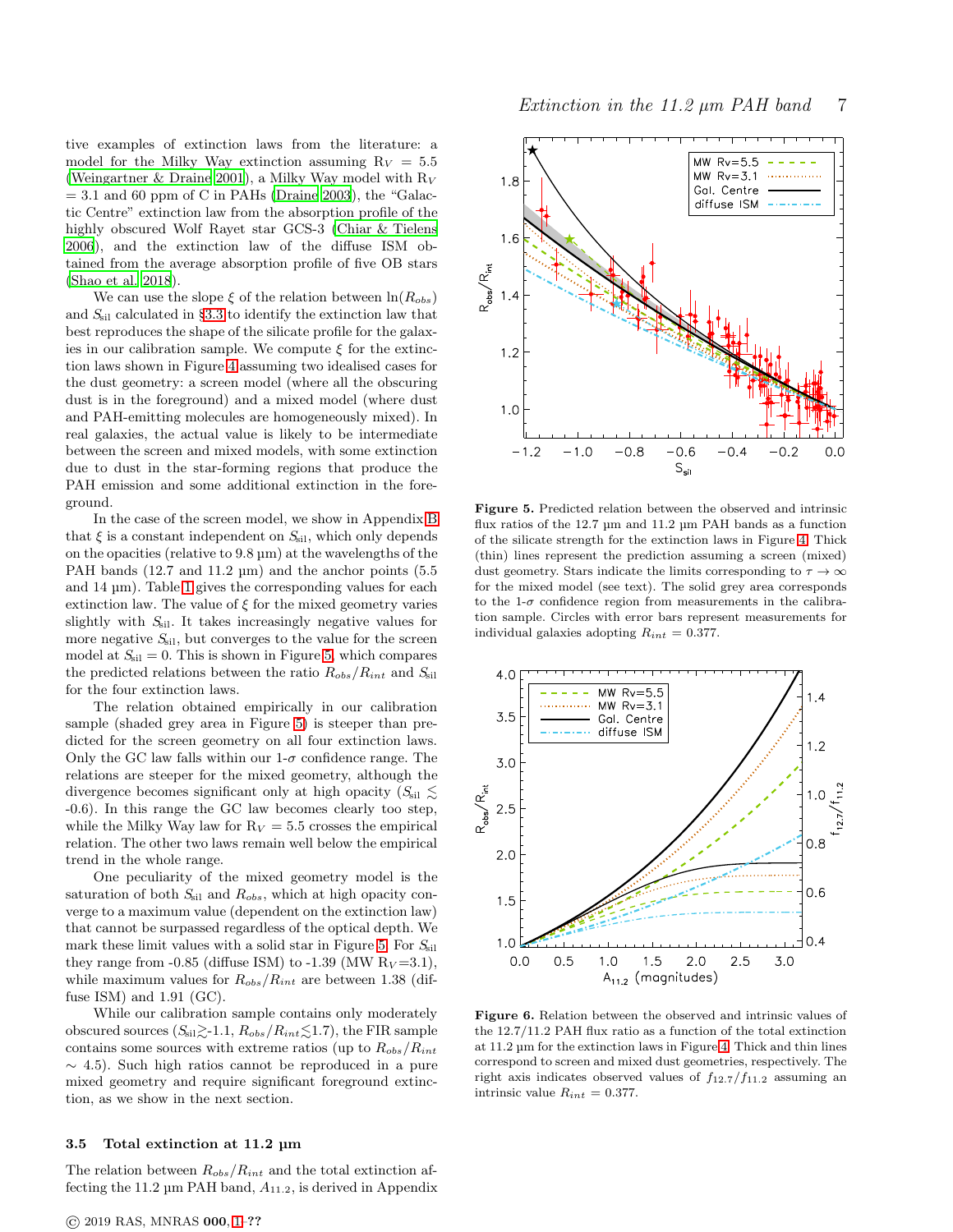[A.](#page-11-1) For a given dust geometry the relation between  $A_{11,2}$  and  $R_{obs}/R_{int}$  is completely determined by the parameter  $\alpha =$  $\tau_{12.7}/\tau_{11.2}$ , which is a constant characteristic of each extinction law (see Table [1\)](#page-11-0).

Figure [6](#page-6-1) shows that for a screen geometry  $R_{obs}/R_{int}$ grows exponentially as a function of  $A_{11,2}$ , while tracks for the mixed geometry models converge to a constant value  $R_{obs}/R_{int} = 1/\alpha$  at very high optical depths. The actual value of the total extinction affecting the 11.2 µm PAH band in a given galaxy is constrained by the lower and upper limits defined by the tracks for the screen and mixed models, respectively. Because the tracks for the two geometries only diverge at  $A_{11.2} \gtrsim 1$  and  $R_{obs}$  saturates by  $A_{11.2} \sim 2$  in the mixed model, we consider the screen model to be the best choice for estimating  $A_{11.2}$  from  $R_{obs}$  in all galaxies. This also prevents us from overestimating the total extinction of the 11.2 µm PAH band.

Since the GC law with the screen model is the one that best approximates our empirical value for  $\xi$ , we calculate the total extinction affecting the 11.2 µm PAH band assuming that the value of  $\alpha$  that applies to star-forming galaxies is also the one from the GC law. Table [2](#page-11-2) gives the values of  $A_{11.2}$  and the correction factors needed to convert observed 11.2 µm PAH luminosities to intrinsic values, as a function of the observed 12.7/11.2 PAH flux ratio.

We warn that the extinction correction will be biased if the true  $\alpha$  differs from the value 0.525 characteristic of the GC law. We find some tentative evidence for a lower value  $\alpha \sim 0.4$  in §[4.](#page-7-0) A reliable empirical determination of  $\alpha$  would require an independent measurement of the total extinction affecting either the 11.2 µm or 12.7 µm PAH bands, and is beyond the scope of this work.

# <span id="page-7-0"></span>4 APPLICATION TO THE FIR SAMPLE

In this section we use a sample of galaxies with accurate measurements of the total (8–1000 µm) infrared luminosity  $(L_{IR};$  see §[2.3\)](#page-3-1) to check how the extinction affecting the 11.2  $\mu$ m PAH band influences the relation between  $L_{11.2}$  and  $L_{IR}$ .

Figure [7](#page-7-1) shows the distribution of  $L_{11.2}/L_{IR}$  as a function of  $L_{IR}$  for individual galaxies in the sample. There is a clear trend towards lower  $L_{11.2}/L_{IR}$  at high  $L_{IR}$  in spite of the high dispersion. In particular, sources in the ULIRG range  $(L_{IR}>10^{12} \text{ L}_{\odot})$  consistently have lower  $L_{11.2}/L_{IR}$ compared to less luminous galaxies, in agreement with previous findings in local ULIRG samples (e.g. [Rigby et al. 2008;](#page-10-24) [Rieke et al. 2009\)](#page-10-4). The colour coding in Figure [7](#page-7-1) also shows an increase in the typical value of  $R_{obs}$  from the top left to the bottom right. This suggests that higher extinction of the PAH emission contributes to the reduction in  $L_{11.2}/L_{IR}$  at high  $L_{IR}$ .

Figure [8](#page-8-0) shows  $R_{obs}$  versus  $L_{11.2}/L_{IR}$  for the FIR sample. Most of the galaxies with  $L_{IR} < 10^{11}$  L<sub>☉</sub> concentrate around  $R_{obs}$ ~0.4, consistent with low extinction. The range in  $L_{11.2}/L_{IR}$  for these galaxies is almost 1 dex, implying substantial dispersion in the ratio of the intrinsic  $L_{11.2}$  to  $L_{IR}$ , with no clear dependence on  $L_{IR}$ . Factors other than extinction that may be responsible for this dispersion are a reduction in the PAH intensity relative to the MIR continuum at low metallicity (e.g. [Wu et al. 2006\)](#page-10-62), a reduction in the area of PDRs per unit SFR at higher SF density [\(Elbaz et al.](#page-10-27)



<span id="page-7-1"></span>Figure 7. Fractional contribution of the observed 11.2 µm PAH luminosity to the total IR [8–1000 µm] luminosity  $(L_{IR})$  as a function of  $L_{IR}$  for the FIR sample, with colour coding for the observed  $f_{12.7}/f_{11.2}$ .

[2011](#page-10-27), [2018;](#page-10-30) [Magdis et al. 2013](#page-10-31)), and an increase in  $L_{IR}$  for sources hosting an AGN. The contribution to  $L_{IR}$  from dustreprocessed AGN emission is small in most local LIRGs, but increases (on average) with  $L_{IR}$  (e.g. [Nardini et al. 2010](#page-10-63); [Alonso-Herrero et al. 2012](#page-10-64)).

For ULIRGs there is a clear anti-correlation between  $L_{11.2}/L_{IR}$  and  $R_{obs}$ , although with high dispersion. Interestingly, lower luminosity galaxies with low  $L_{11.2}/L_{IR}$  also have unusually high  $R_{obs}$ , which places them in the same region as ULIRGs. This suggests that a common mechanism explains the anti-correlation between  $L_{11.2}/L_{IR}$  and  $R_{obs}$  at all luminosities. To check whether extinction can be such mechanism, we show in Figure [8](#page-8-0) tracks for the expected relation between  $L_{11.2}/L_{IR}$  and  $R_{obs}$  calculated for a screen model. These tracks assume that the extinction affecting the PAH emission does not have a noticeable impact on  $L_{IR}$ , and adopt values for the intrinsic  $L_{11.2}/L_{IR}$  of 0.003, 0.006, and 0.012. Changing this ratio displaces the tracks horizontally, but the slope is not affected since it only depends on  $\alpha =$  $\tau_{12.7}/\tau_{11.2}$  (see §[B\)](#page-12-0).

The slope predicted for the GC law ( $\alpha = 0.525$ ; solid lines) is roughly consistent with the data, given the high dispersion, although a slightly lower value of  $\alpha \sim 0.4$  is preferred (dashed lines). This suggests that extinction is indeed the dominant factor driving the correlation between  $R_{obs}$ and  $L_{11.2}/L_{IR}$ , and an important contributor to the lower  $L_{11.2}/L_{IR}$  in ULIRGs. We note that alternative interpretations, such as destruction of PAH molecules by stronger radiation fields, reduction of the relative volume of PDRs in regions of high-density star formation, or higher  $L_{IR}$  in AGN hosts cannot account for the increase in  $R_{obs}$  at low  $L_{11.2}/L_{IR}$ .

We use our calibration of the intrinsic to observed 11.2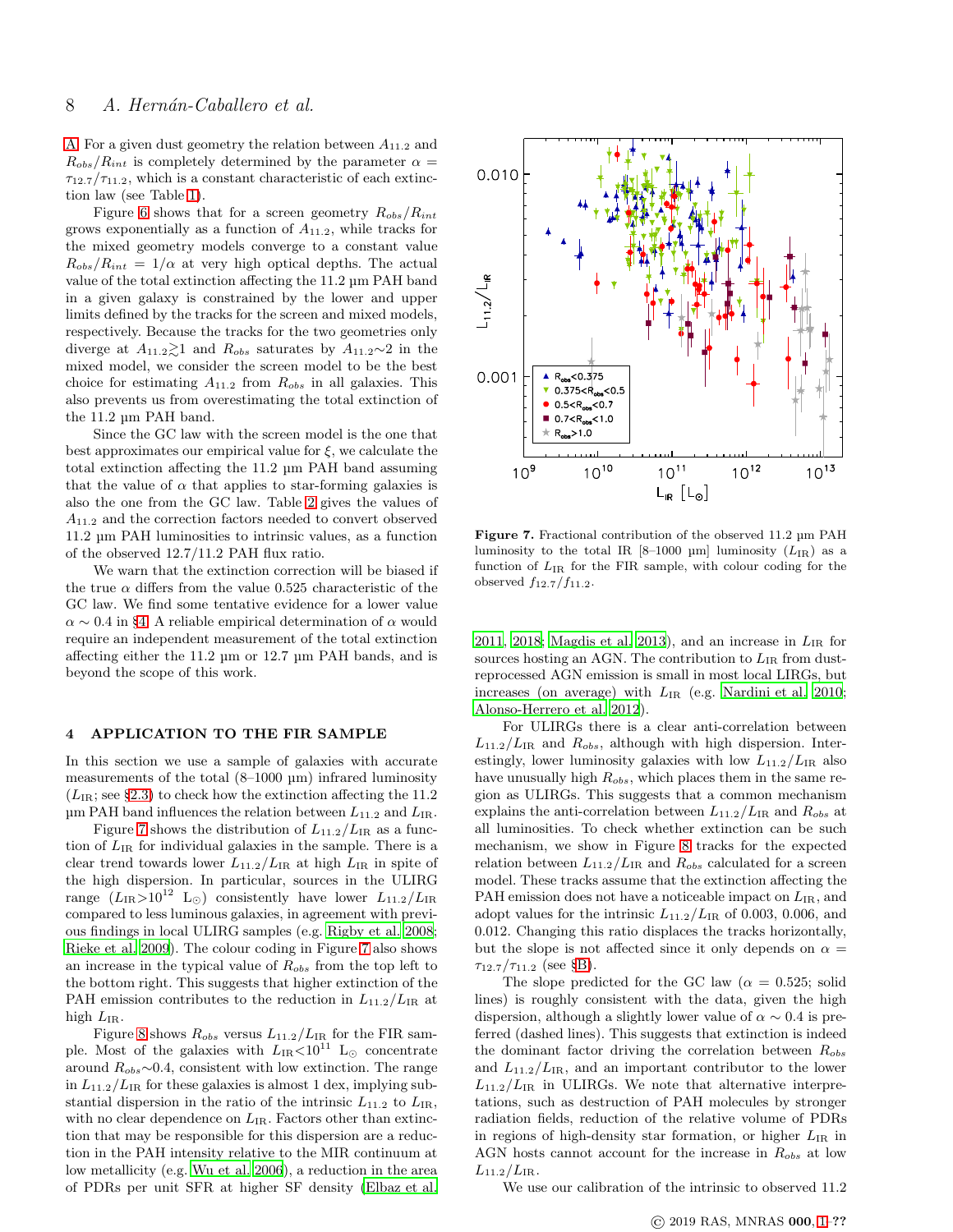

<span id="page-8-0"></span>Figure 8. Relation between the observed intensity ratio of the 12.7 and 11.2 µm PAH bands,  $R_{obs} = f_{12.7}/f_{11.2}$ , and the fractional contribution of the 11.2 µm PAH luminosity to the total IR luminosity,  $L_{11.2}/L_{IR}$ , in the FIR sample. Symbol sizes indicate the range of  $L_{\rm IR}.$  Solid lines represent the expected relation for a screen geometry and an opacity ratio  $\alpha = \tau_{12.7}/\tau_{11.2} = 0.525$  (GC extinction law), for arbitrary values of the intrinsic  $L_{11.2}/L_{IR}$  = 0.003, 0.006, and 0.012. Dashed lines represent the same relations for  $\alpha = 0.4$ .

 $\mu$ m PAH luminosity ratio as a function of  $R_{obs}$  (Table [2\)](#page-11-2) to compute intrinsic 11.2 µm PAH luminosities for the FIR sample. For sources with  $R_{obs} < 0.377$  we assume no ex-tinction. Figure [9](#page-8-1) shows the relation between  $L_{11.2}$  and  $L_{IR}$ before (open symbols) and after (solid symbols) applying the extinction correction to  $L_{11.2}$ . A least squares fit to a power-law relation:  $L_{11.2} \propto L_{IR}^{\beta}$  is shown as dashed and solid lines, respectively.

The extinction correction decreases the dispersion in the correlation between  $L_{11.2}$  and  $L_{IR}$  only marginally, from 0.211 dex to 0.209 dex. However, given the large uncertainties in the measurements of  $R_{obs}$  and the corresponding error in the total extinction, the intrinsic dispersion may be significantly lower. The slope of the best-fitting power-law relation is  $\beta=0.882\pm0.020$  before and  $\beta=0.985\pm0.033$  after correcting for extinction. This suggests that a constant value of  $L_{11.2}/L_{IR}$  is maintained through almost 4 orders of magnitude in  $L_{IR}$ , although the number of sources outside the  $10^{10} < L_{IR}/L_{\odot} < 10^{12}$  range is too small to be conclusive. If confirmed in a larger sample, this would eliminate the need to invoke PAH suppression to explain the apparent low  $L_{11.2}/L_{IR}$  in local ULIRGs, which would be just a consequence of the increased frequency of high column densities at higher  $L_{IR}$ . This is in agreement with the finding by [Rieke et al. \(2009\)](#page-10-4) in local star-forming galaxies of a reduction of the 24  $\mu$ m continuum luminosity relative to  $L_{\rm IR}$ at  $L_{IR} > 10^{11}$  L<sub>☉</sub>, which they attribute to higher opacity.



<span id="page-8-1"></span>Figure 9. 11.2 µm PAH luminosity as a function of the total IR luminosity in the FIR sample. Open symbols represent 11.2 µm luminosities uncorrected for extinction, while solid ones include the extinction correction determined from their observed  $f_{12.7}/f_{11.2}$  using our empirical calibration. The solid and dashed lines represent the best power-law fits with and without extinction correction, respectively.

# 5 PROSPECTS FOR JWST AND SPICA

The Mid-InfraRed Instrument (MIRI; [Wright et al. 2015](#page-10-65)) onboard JWST will provide integral field spectroscopy of the 11.2 µm and 12.7 µm PAH bands for galaxies up to z∼1. The spectral resolution and sensitivity will improve by one and two orders of magnitude, respectively, compared to Spitzer/IRS. This will allow for more accurate determinations of PAH luminosities as well as better separation of the multiple components in the PAH bands.

While the 11.2 µm PAH band shifts out of the MIRI range at z∼1.5, the 6.2 µm and 3.3 µm bands are observable up to z∼3.5 and z∼7.7, respectively. The 3.3 µm band seems particularly promising since it shares a common origin with the 11.2 µm band (e.g. [van Diedenhoven et al. 2004](#page-10-66)) and comparable levels of extinction, and will also be observable in the local Universe with JWST/NIRSpec.

At the same time, the SPace Infrared-telescope for Cosmology and Astrophysics (SPICA; [Roelfsema et al. 2018](#page-10-67)), could offer a high spectroscopic sensitivity and continuous coverage in the wavelength range between 12-230 µm, covering the MIR PAH bands all the way to the highest redshifts [\(Kaneda et al. 2017](#page-10-68), Spinoglio et al. submitted).

Improved measurements of multiple PAH ratios, also including spatial information in the case of relatively nearby galaxies (the PSF FWHM of MIRI is  $\sim 0.3$ " at 8 µm) has the potential to reveal a wealth of information about the physical conditions in the PDRs, that is complementary to that obtained from fine structure and  $H_2$  lines.

It is likely that besides the 11.2 µm and 12.7µm PAH bands, other bands or band components also have constant intrinsic ratios under some circumstances, which could be used to estimate the extinction affecting the PAH emission with a method comparable to the one presented in this work. Estimating the extinction on the individual PAH bands not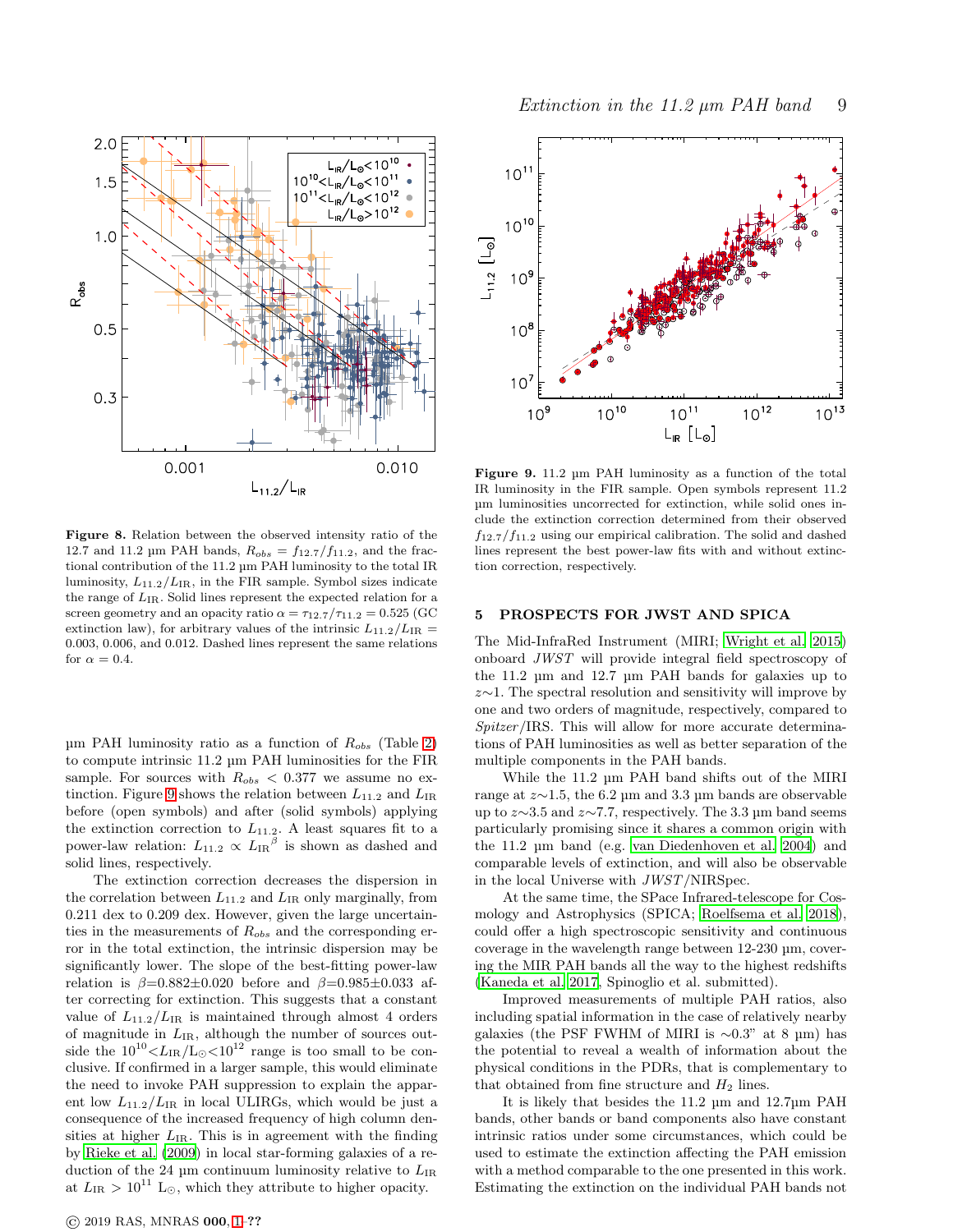only removes a source of uncertainty in the determination of other physical parameters, but also constrains the shape of the extinction law, which in turn informs about the chemical and mineralogical composition of the obscuring dust.

The recent discovery of dusty hyper-luminous galaxies at z∼5–6 ("870 µm risers"; [Riechers et al. 2017;](#page-10-69) [Yan et al.](#page-10-70) [2019](#page-10-70)) shows that PAH emission is likely to be detectable with JWST and SPICA into the Reionisation epoch. A better understanding of PAH emission and mid-IR extinction is therefore essential to trace the star formation in dusty galaxies across cosmic time.

## 6 CONCLUSIONS

In this work we have shown that on galaxy-wide scales extinction is the main driver of variation in the intensity ratio between the 12.7 µm and 11.2 µm PAH bands. The ratio of their equivalent widths (which is insensitive to extinction) indicates that, after accounting for the photometric uncertainty, the intrinsic dispersion in  $f_{12.7}/f_{11.2}$  is  $\lesssim 5\%$ . This provides a new method for estimating the total extinction affecting the 11.2 µm PAH band based on the relation between the observed  $(R_{obs})$  and intrinsic  $(R_{int})$  values of  $f_{12.7}/f_{11.2}$ . Unlike other methods based on hydrogen recombination or molecular line ratios,  $R_{obs}$  directly traces the extinction affecting the PAH emission, and therefore provides unbiased estimates of the intrinsic PAH luminosity in galaxies with substantial obscuration. Furthermore, this method is also useful for composite sources, since  $R_{obs}$  is not affected by the emission of the AGN (unlike the recombination line ratios and  $S_{\rm{sil}}$ ).

In galaxies that do not host AGN, both  $R_{obs}$  and  $S_{sil}$ trace the extinction towards the star-forming regions. This allows to calibrate the relation between  $R_{obs}$  and the total extinction affecting the 11.2µm PAH band and to put constraints on the mid-IR extinction law for star-forming regions. The relation between  $R_{obs}$  and  $S_{sil}$  is given by:  $ln(R_{obs}) = ln(R_{int}) + \xi S_{sil}$ , with  $R_{int} = 0.377 \pm 0.003$  (stat)  $\pm$  0.016 (sys) and  $\xi$  = -0.435  $\pm$  0.013 providing the best fit for our calibration sample. Comparison with four widely used extinction laws derived from lines of sight within the Milky Way shows that only the Galactic Center (GC) extinction law is consistent with the empirical  $R_{obs}$ - $S_{sil}$  relation at the 1- $\sigma$  level, while all the others clearly under-predict  $R_{obs}$ for a given  $S_{\text{sil}}$ .

We show that the relation between  $R_{obs}$  and the total extinction in the 11.2  $\mu$ m PAH band,  $A_{11.2}$ , is roughly linear and independent on the geometry of the dust distribution for  $A_{11.2} \leq 1$ . However,  $R_{obs}$  grows exponentially at  $A_{11.2} > 1$ for the screen geometry, while for the mixed geometry it converges to a constant value. Accordingly, only dust in the foreground of the PAH-emitting regions can reproduce the very high  $R_{obs}$  found in some galaxies, as is also the case for deep silicate absorption.

In a sample of 215 normal and active galaxies with accurate measurements of the total infrared luminosity  $(L_{IR})$ , the ratio  $L_{11.2}/L_{IR}$  decreases at high  $L_{IR}$ , in agreement with previous results on local ULIRGs. There is a correlation, although with high dispersion, between  $L_{11.2}/L_{IR}$  and  $R_{obs}$ that is independent on  $L_{IR}$ , which suggests that the main reason for the decrease in  $L_{11.2}/L_{IR}$  is higher average extinction at high  $L_{IR}$ . Alternative interpretations, such as a reduction in PDR volume or PAH destruction in environments with high star formation density, do not predict the correlation with  $R_{obs}$ . The slope of the dependence of  $R_{obs}$ with  $L_{11.2}/L_{IR}$  seems steeper than predicted for the GC law, pointing to a smaller value for the opacity ratio  $\tau_{12.7}/\tau_{11.2} \sim$ 0.4. However, higher S/N measurements of the PAH bands in a sample with independent estimates of the total extinction are required for confirmation.

The relation between  $L_{11,2}$  and  $L_{IR}$  is reproduced by a power-law:  $L_{11.2} \propto L_{IR}{}^{\beta}$ . For the observed value of  $L_{11.2}$ , the best fit is obtained for  $\beta = 0.882 \pm 0.020$ . After correcting for extinction, it increases to  $\beta = 0.985 \pm 0.033$ . Therefore, the intrinsic  $L_{11.2}$  is roughly proportional to  $L_{IR}$  over almost 4 orders of magnitude  $(L_{IR} = 10^{9} - 10^{13} \text{ L}_{\odot}).$ 

These results consolidate the 11.2 µm PAH band as a robust tracer of star formation in galaxies, while at the same time manifest the biases that may occur if the extinction is not properly taken into account.

#### ACKNOWLEDGEMENTS

We thank the anonymous referee for useful comments and suggestions that helped improve the paper. This work is based on observations made with the Spitzer Space Telescope, which is operated by the Jet Propulsion Laboratory, Caltech under NASA contract 1407. This research has made use of the NASA/IPAC Extragalactic Database (NED) which is operated by the Jet Propulsion Laboratory, California Institute of Technology, under contract with the National Aeronautics and Space Administration. A.H.-C. acknowledges funding by the Spanish Ministry of Science, Innovation and Universities under grants AYA2015-63650-P and ESP2017-83197-P. A.A.- H. acknowledges support from grant PGC2018-094671-B-I00 (MCIU/AEI/FEDER,UE). A.A.-H., P.P.-G. M.P.-S., S.A., A.L. and J.P. work was done under project No. MDM-2017- 0737 Unidad de Excelencia "María de Maeztu" - Centro de Astrobiología (INTA-CSIC). A.L. acknowledges the support from Comunidad de Madrid through the Atracción de Talento Investigador Grant 2017-T1/TIC-5213. G.E.M. acknowledges the Villum Fonden research grant 13160 "Gas to stars, stars to dust: tracing star formation across cosmic time" and the Cosmic Dawn Center of Excellence funded by the Danish National Research Foun-dation under then grant No. 140. M.P.S. acknowledges support from the Comunidad de Madrid, Spain, through the Atracción de Talento Investigador Grant 2018-T1/TIC-11035. J.P.L. acknowledges financial support by the Spanish MICINN under grant AYA2017-85170-R.

# DATA AVAILABILITY

The data underlying this article will be shared on reasonable request to the corresponding author.

# **REFERENCES**

<span id="page-9-0"></span>Allamandola, L. J., Tielens, A. G. G. M., and Barker, J. R. 1989, ApJS, 71, 733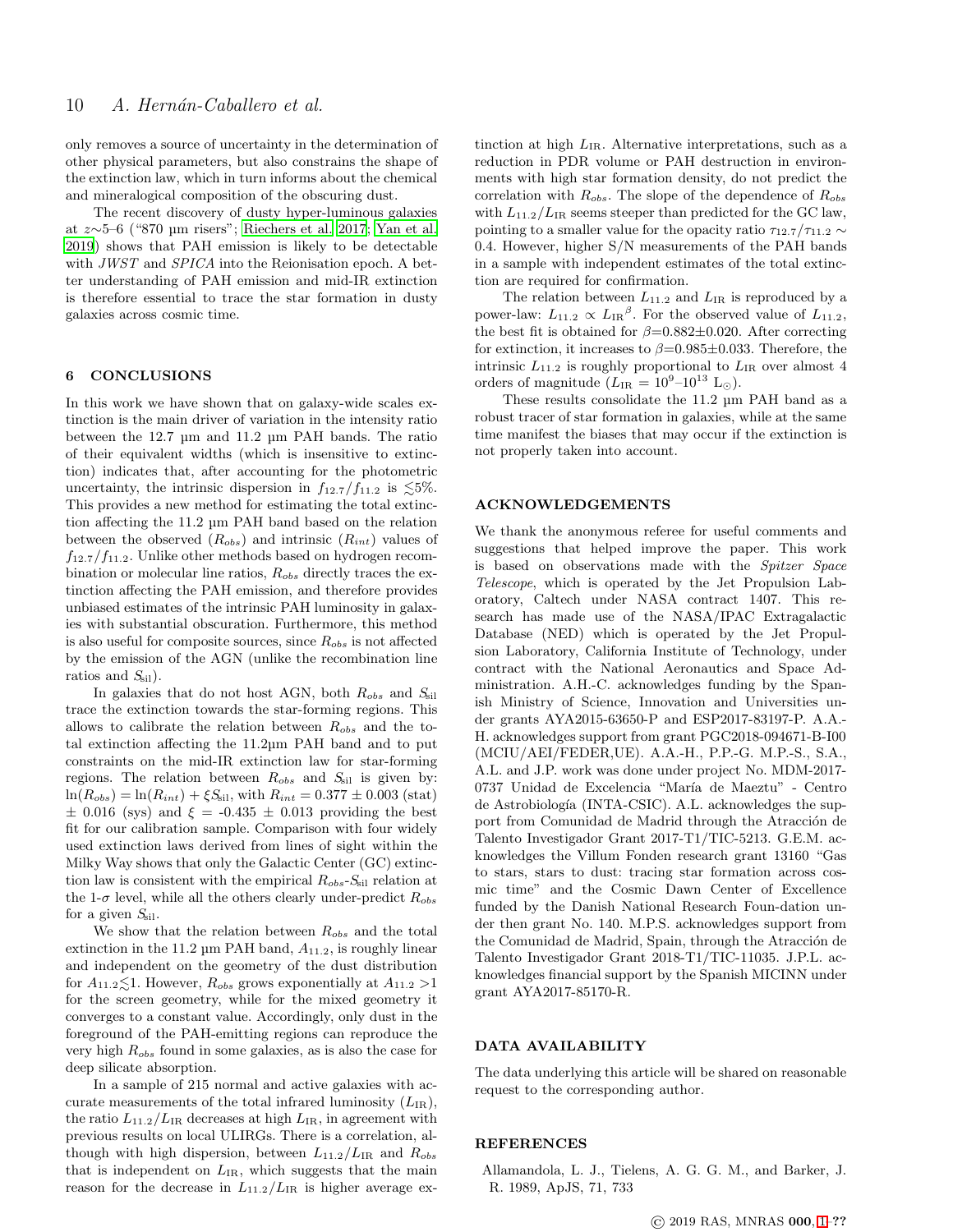- <span id="page-10-52"></span>Allamandola, L. J., Hudgins, D. M., and Sandford, S. A. 1999, ApJ, 511, L115
- <span id="page-10-64"></span>Alonso-Herrero, A., Pereira-Santaella, M., Rieke, G. H., et al. 2012, ApJ, 744, 2
- <span id="page-10-19"></span>Alonso-Herrero A., et al., 2014, MNRAS, 443, 2766
- <span id="page-10-20"></span>Alonso-Herrero A., et al. 2016, MNRAS, 455, 563
- <span id="page-10-48"></span>Bauschlicher, C. W., Jr., Peeters, E., & Allamandola, L. J. 2008, ApJ, 678, 316
- <span id="page-10-51"></span>Boersma, C., Rubin, R. H., & Allamandola, L. J. 2012, ApJ, 753, 168
- <span id="page-10-29"></span>Boersma, C., Bregman J., & Allamandola, L. J., 2016, ApJ, 832, 51
- <span id="page-10-10"></span>Calzetti, D., Kennicutt, R. C., Engelbracht, C. W., et al. 2007, ApJ, 666, 870
- <span id="page-10-60"></span>Chiar J. E., Tielens A. G. G. M., 2006, ApJ, 637, 774
- <span id="page-10-32"></span>Cortzen I., Garret J., Magdis G., et al. 2018, MNRAS, 482, 1618
- <span id="page-10-14"></span>Diamond-Stanic, A. M., & Rieke, G. H. 2010, ApJ, 724, 140
- <span id="page-10-8"></span>Diamond-Stanic, A. M., Rieke, G. H., 2012, ApJ, 746, 168
- <span id="page-10-59"></span>Draine B. T., 2003, ARA&A, 41, 241
- <span id="page-10-46"></span>Draine B. T., Li A., 2007, ApJ, 657, 810
- <span id="page-10-49"></span>Duley, W. W., & Williams, D. A. 1981, MNRAS, 196, 269
- <span id="page-10-27"></span>Elbaz, D., et al., 2011, A&A, 533, 119
- <span id="page-10-30"></span>Elbaz, D., Leiton, R., Nagar, N., et al. 2018, A&A, 616, A110
- <span id="page-10-22"></span>Esparza-Arredondo, D., Gonz´alez-Mart´ın, O., Dultzin, D., et al. 2018, ApJ, 859, 124
- <span id="page-10-15"></span>Esquej, P., et al., 2014, ApJ, 780, 86
- <span id="page-10-5"></span>Farrah D. et al., 2007, ApJ, 667, 149
- <span id="page-10-25"></span>Farrah D. et al., 2008, ApJ, 677, 957
- <span id="page-10-44"></span>Feltre A. et al., 2013, MNRAS, 434, 2426
- <span id="page-10-50"></span>Fleming, B., France, K., Lupu, R. E., & McCandliss, S. R. 2010, ApJ, 725, 159
- <span id="page-10-53"></span>Galliano, F., Madden, S. C., Tielens, A. G. G. M., Peeters, E., & Jones, A. P. 2008, ApJ, 679, 310
- <span id="page-10-16"></span>García-González J., et al. 2016, MNRAS, 458, 4512
- <span id="page-10-18"></span>González-Martín, O., Rodríguez-Espinosa, J. M., Díaz-Santos, T., et al. 2013, A&A, 553, A35
- <span id="page-10-35"></span>Hao L., Weedman D. W., Spoon H. W. W., Marshall J. A., Levenson N. A., Elitzur M., Houck J. R., 2007, ApJ, 655, L77
- <span id="page-10-36"></span>Hatziminaoglou E., Hernán-Caballero, A., Feltre, A., Piñol-Ferrer, N., 2015, ApJ, 803, 110
- <span id="page-10-28"></span>Hernán-Caballero A. et al., 2009, MNRAS, 395, 1695
- <span id="page-10-37"></span>Hern´an-Caballero A. et al., 2015, ApJ, 803, 109
- <span id="page-10-45"></span>Hernán-Caballero, A., Spoon, H. W. W., Lebouteiller, V., Barry D. J., 2016, MNRAS, 455, 1796
- <span id="page-10-17"></span>Hönig, S. F., Kishimoto, M., Gandhi, P., et al. 2010, A&A, 515, A23
- <span id="page-10-47"></span>Hony, S., Van Kerckhoven, C., Peeters, E., et al. 2001, A&A, 370, 1030
- <span id="page-10-38"></span>Houck J.R., et al. 2004, Proc. SPIE, 5487, 62
- <span id="page-10-1"></span>Hudgins, D. M., Bauschlicher, C. W., Jr., & Allamandola, L. J. 2005, ApJ, 632, 316
- <span id="page-10-42"></span>Hunt, L. K., Thuan, T. X., Izotov, Y. I., & Sauvage, M. 2010, ApJ, 712, 164
- <span id="page-10-23"></span>Jensen, J. J., Hönig, S. F., Rakshit, S., et al. 2017, MNRAS, 470, 3071
- <span id="page-10-41"></span>Kaneda, H., Onaka, T., Sakon, I., et al. 2008, ApJ, 684, 270
- <span id="page-10-68"></span>Kaneda, H., et al. 2017, PASA, 34, 59
- <span id="page-10-54"></span>Langhoff, S. R., Schwenke, D. W., & Partridge, H. 1996, Molecules in Astrophysics: Probes & Processes, 178, 295 Li, A., and Draine, B. T. 2001, ApJ, 554, 778
- <span id="page-10-55"></span><span id="page-10-31"></span>Magdis G. E., Rigopoulou D., Helou G., et al. 2013, A&A, 558, 136
- Molster, F., & Kemper, C. 2005, Space Science Reviews, 119, 3
- <span id="page-10-26"></span>Muzzin, A., van Dokkum, P., Kriek, M., et al. 2010, ApJ, 725, 742
- <span id="page-10-63"></span>Nardini, E., Risaliti, G., Watabe, Y., et al. 2010, MNRAS, 405, 2505
- <span id="page-10-43"></span>Oliver S. et al., 2012, MNRAS, 424, 1614
- <span id="page-10-39"></span>Pearson, K., 1895, Philosophical Transactions of the Royal Society of London A, 186, 343
- <span id="page-10-2"></span>Peeters, E. 2011, EAS Publications Series, 46, 13
- <span id="page-10-57"></span>Pereira-Santaella, M., Diamond-Stanic, A. M., Alonso-Herrero, A., & Rieke, G. H. 2010, ApJ, 725, 2270
- <span id="page-10-69"></span>Riechers, D. A., Leung, T. K. D., Ivison, R. J., et al. 2017, ApJ, 850, 1
- <span id="page-10-4"></span>Rieke, G. H., Alonso-Herrero, A., Weiner, B. J., et al. 2009, ApJ, 692, 556
- <span id="page-10-24"></span>Rigby, J. R., Marcillac, D., Egami, E., et al. 2008, ApJ, 675, 262
- <span id="page-10-33"></span>Roche P. F., Aitken D. K. 1984, MNRAS, 208, 481
- <span id="page-10-67"></span>Roelfsema, P. R., et al. 2018, PASA, 35, 30
- <span id="page-10-21"></span>Ruschel-Dutra, D., Rodríguez Espinosa, J. M., González Martín, O., Pastoriza, M., & Riffel, R. 2017, MNRAS, 466, 3353
- <span id="page-10-6"></span>Sargsyan, L. A., & Weedman, D. W. 2009, ApJ, 701, 1398
- <span id="page-10-56"></span>Shannon M. J., Stock D. J. & Peeters E. 2016, ApJ, 824, 111
- <span id="page-10-61"></span>Shao Z., Jiang B. W., Li A., Gao J, Lv Z., & Yao J. 2018, MNRAS submitted [\(arXiv:1805.03598\)](http://arxiv.org/abs/1805.03598)
- <span id="page-10-9"></span>Shipley, H. V., Papovich, C., Rieke, G. H., Brown, M. J. I., & Moustakas, J. 2016, ApJ, 818, 60
- <span id="page-10-3"></span>Sloan, G. C., Lagadec, E., Zijlstra, A. A., et al. 2014, ApJ, 791, 28
- <span id="page-10-12"></span>Smith J. D. T. et al., 2007, ApJ, 656, 770
- <span id="page-10-11"></span>Spoon, H. W. W., et al. 2006, ApJ, 638, 759
- <span id="page-10-40"></span>Spoon, H. W. W., Marshall, J. A., Houck, J. R., Elitzur,
- M., Hao, L., Armus, L., Brandl, B. R. and Charmandaris, V. 2007, ApJ, 654, 49
- <span id="page-10-0"></span>Tielens, A. G. G. M. 2008, ARA&A, 46, 289
- <span id="page-10-7"></span>Treyer M. et al. 2010, ApJ, 719, 1191
- <span id="page-10-66"></span>van Diedenhoven, B., Peeters, E., Van Kerckhoven, C., et al. 2004, ApJ, 611, 928
- <span id="page-10-58"></span>Weingartner J. C., Draine B. T., 2001, ApJ, 548, 296
- <span id="page-10-34"></span>Whittet D. C. B. 2003, Dust in the Galactic Environment (2nd ed.; Bristol: IOP)
- <span id="page-10-65"></span>Wright, G. S., Wright, D., Goodson, G. B., et al. 2015, PASP, 127, 595
- <span id="page-10-62"></span>Wu, Y., Charmandaris, V., Hao, L., et al. 2006, ApJ, 639, 157
- <span id="page-10-13"></span>Wu Y., et al. 2010, ApJ, 723, 895
- <span id="page-10-70"></span>Yan, H., Ma, Z., Huang, J.-S., et al. 2019, arXiv e-prints, [arXiv:1912.04354](http://arxiv.org/abs/1912.04354)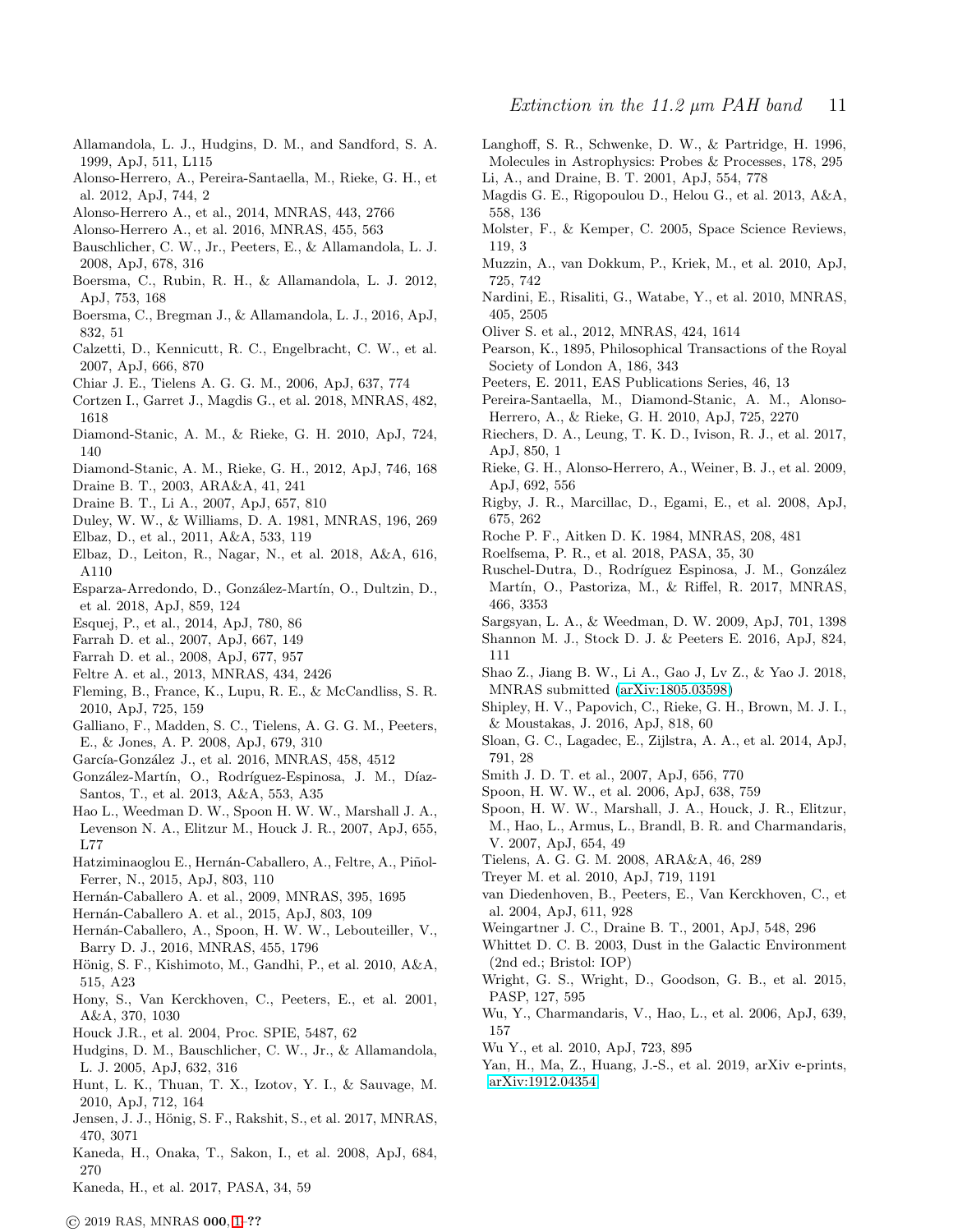| Extinction law                          | T5.5  | $\tau_{11}$ $2^{\degree}$ | $\tau_{12}$ $\tau^*$ | $714.0^*$ | $\alpha^{\rm a}$ | $k^{\rm b}$ |          |          |
|-----------------------------------------|-------|---------------------------|----------------------|-----------|------------------|-------------|----------|----------|
| MW $Rv=5.5$ (Weingartner & Draine 2001) | 0.438 | 0.662                     | 0.415                | 0.313     | 0.627            | 0.639       | $-0.247$ | $-0.386$ |
| MW $Rv=3.1$ (Draine 2003)               | 0.261 | 0.623                     | 0.352                | 0.241     | 0.565            | 0.751       | $-0.272$ | $-0.362$ |
| GC (Chiar & Tielens 2006)               | 0.299 | 0.617                     | 0.323                | 0.315     | 0.525            | 0.692       | $-0.293$ | $-0.424$ |
| diffuse ISM (Shao et al. 2018)          | 0.418 | 0.701                     | 0.512                | 0.434     | 0.730            | 0.572       | $-0.189$ | $-0.331$ |

<span id="page-11-0"></span>Table 1. Extinction law dependent quantities

 $*$ normalized to  $\tau_{9.8} = 1$  $a_{\alpha} = \tau_{12.7}/\tau_{11.2}$ 

 $b_k = -S_{\rm{sil}}/\tau_{9.8}$ 

 $c_{\Delta\tau} = (\tau_{12.7} - \tau_{11.2})/\tau_{9.8}$ 

 $d\xi = \Delta \tau / k$ 

Table 2. Calibration for total extinction

<span id="page-11-2"></span>

| $f_{12.7}/f_{11.2}$ <sup>a</sup> | $A_{11.2}$ <sup>b</sup> | $L_{11}^{int}/L_{11}^{obs}$ |
|----------------------------------|-------------------------|-----------------------------|
| 0.377                            | 0.000                   | 1.000                       |
| 0.400                            | 0.135                   | 1.133                       |
| 0.425                            | 0.274                   | 1.287                       |
| 0.450                            | 0.404                   | 1.451                       |
| 0.475                            | 0.528                   | 1.626                       |
| 0.500                            | 0.645                   | 1.811                       |
| 0.525                            | 0.756                   | 2.007                       |
| 0.550                            | 0.862                   | 2.213                       |
| 0.575                            | 0.964                   | 2.430                       |
| 0.600                            | 1.061                   | 2.657                       |
|                                  |                         |                             |

<sup>a</sup>Observed flux ratio between PAH bands at 12.7 and 11.2 µm.

<sup>b</sup>Total extinction (in magnitudes) affecting the 11.2 µm PAH band.

<sup>c</sup>Ratio between the intrinsic and observed luminosity of the 11.2µm PAH band.

 $\mathbf {Note} \cdot \mathbf {This}$  table is available in its entirety in a machine-readable form in the online version of the article and at

<span id="page-11-4"></span><span id="page-11-3"></span>[http://www.denebola.org/ahc/PAHextinction/extcal](http://www.denebola.org/ahc/PAHextinction/extcal_PAH112.txt) PAH112.txt

c

# <span id="page-11-1"></span>APPENDIX A: DERIVATION OF RELATIONS BETWEEN  $f_{12.7}/f_{11.2}$  AND  $A_{11.2}$

The geometric distribution of the PAH emitting molecules and the obscuring dust determines how the ratio between the observed and intrinsic flux decreases as a function of the optical depth. Two ideal cases are often considered: the screen model and the fully mixed model. In the screen model all the obscuring dust is located in the foreground, between the PAH emitting regions and the observer, while in the fully mixed model all the dust is located in the PAH emitting regions, homogeneously distributed among the stars. The corresponding relations are [\(Smith et al. 2007](#page-10-12)):

$$
\frac{f^{obs}(\lambda)}{f^{int}(\lambda)} = e^{-\tau(\lambda)}
$$
 (screen model) (A1a)

$$
\frac{f^{obs}(\lambda)}{f^{int}(\lambda)} = \frac{1 - e^{-\tau(\lambda)}}{\tau(\lambda)}
$$
 (mixed model) (Alb)

where  $f^{obs}(\lambda)$  and  $f^{int}(\lambda)$  are, respectively, the observed and intrinsic flux density of the source at wavelength  $\lambda$ , and  $\tau(\lambda)$ is the optical depth. From Equations [\(A1\)](#page-11-3) we get that the observed ratio between the fluxes of the 12.7 and 11.2 µm PAH bands,  $R_{obs}$ , is related to its intrinsic value,  $R_{int}$ , and the optical depths at 11.2 µm and 12.7 µm by:

$$
R_{obs} = R_{int} e^{\tau(11.2) - \tau(12.7)}
$$
 (screen) (A2a)

$$
R_{obs} = R_{int} \frac{1 - e^{-\tau(12.7)}}{1 - e^{-\tau(11.2)}} \frac{\tau(11.2)}{\tau(12.7)}
$$
 (mixed) (A2b)

<span id="page-11-5"></span>For a given extinction law, the ratio  $\alpha = \frac{\tau(12.7)}{\tau(11.2)}$  is constant. Therefore Eq. [\(A2\)](#page-11-4) can be rewritten as:

$$
R_{obs} = R_{int} e^{(1-\alpha)\tau(11.2)}
$$
 (screen) (A3a)

$$
R_{obs} = R_{int} \frac{1 - e^{-\alpha \tau (11.2)}}{1 - e^{-\tau (11.2)}} \frac{1}{\alpha}
$$
 (*mixed*) (A3b)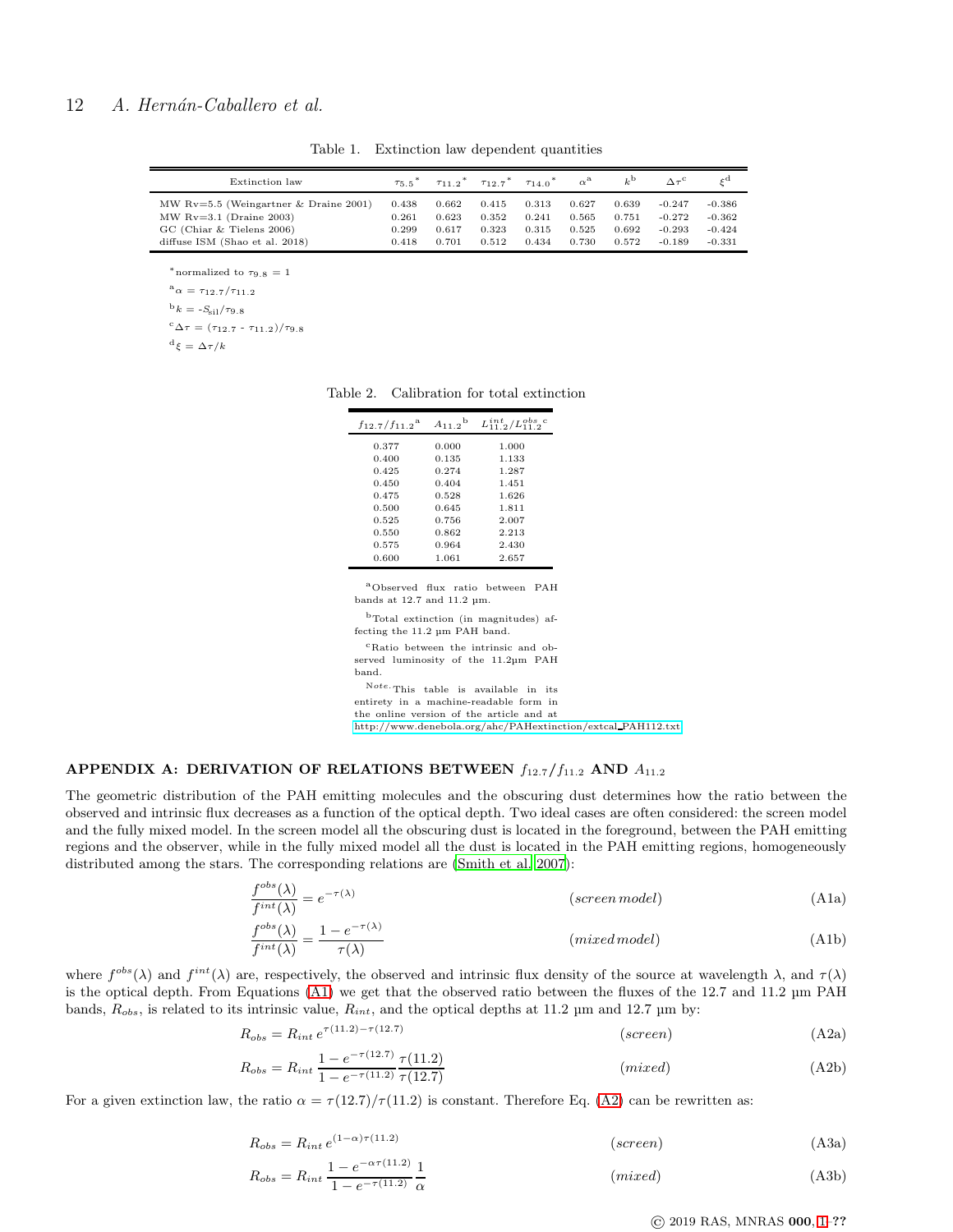The total extinction (sometimes also known as attenuation) at the wavelength  $\lambda$ ,  $A(\lambda)$ , is defined as:  $A(\lambda) = -2.5 \log_{10}(f^{obs}(\lambda)/f^{int}(\lambda))$ . By substituting  $\lambda = 11.2 \mu m$  in Equations [A1](#page-11-3) we obtain:

$$
A(11.2) = \frac{2.5}{\ln 10} \tau(11.2)
$$
 (screen) (A4a)

$$
A(11.2) = \frac{2.5}{\ln 10} \ln \left( \frac{\tau(11.2)}{1 - e^{-\tau(11.2)}} \right)
$$
 (mixed) (A4b)

which together with Equations [\(A3\)](#page-11-5) give a parametric relation between  $A(11.2)$  and  $R_{obs}$ .

# <span id="page-12-0"></span>APPENDIX B: DERIVATION OF RELATIONS BETWEEN  $S_{\text{sil}}$ ,  $\tau(9.8)$ , AND  $R_{OBS}/R_{INT}$

The silicate strength is defined (e.g. [Spoon et al. 2007](#page-10-40)) as:  $S_{\text{sil}} = \ln \left[ f^{\text{obs}}(\lambda_p) / f^{\text{cont}}(\lambda_p) \right]$ , where  $\lambda_p$  is the wavelength of the peak of the silicate feature (usually  $\lambda_p \sim 9.8$  µm when found in absorption) and  $f^{cont}(\lambda_p)$  is the continuum that would be measured at  $\lambda_p$  in absence of silicate emission/absorption. When the silicate absorption is produced by cold dust (i.e., no radiative transfer effects),  $S_{\text{sil}}$  traces the optical depth at 9.8  $\mu$ m,  $\tau$ (9.8).

To estimate  $f^{cont}(\lambda_p)$ , we use a power-law interpolation between anchor points at  $\lambda_1 = 5.5$  µm and  $\lambda_2 = 14$  µm, where the dust opacity is ∼2–5 times lower compared to  $\lambda_p$ , depending on the extinction law (see Figure [4\)](#page-5-2). A realistic determination of  $\tau(9.8)$  from  $S_{\rm sil}$  requires to also take into account the opacity at the anchor points  $\lambda_1$  and  $\lambda_2$ . In the following we derive the relation for the screen model. The relation for the mixed model can be obtained in the same way.

Lets assume that the intrinsic continuum between  $\lambda_1$  and  $\lambda_2$  is a power-law with spectral index  $\alpha_{int}$ . Then the intrinsic fluxes of the spectrum at  $\lambda_1$  and  $\lambda_2$  are related by:

$$
f^{int}(\lambda_1) = f^{int}(\lambda_2) \left[\frac{\lambda_1}{\lambda_2}\right]^{\alpha_{int}} \tag{B1}
$$

Using Equation [A1](#page-11-3) for the screen model, the relation between observed fluxes is then:

$$
f^{obs}(\lambda_1) = f^{obs}(\lambda_2) \left[\frac{\lambda_1}{\lambda_2}\right]^{\alpha_{int}} e^{\tau(\lambda_2) - \tau(\lambda_1)}
$$
(B2)

and the spectral index of the interpolated continuum between the observed anchor points is then:

$$
\alpha_{obs} = \frac{\ln \frac{f^{obs}(\lambda_1)}{f^{obs}(\lambda_2)}}{\ln \frac{\lambda_1}{\lambda_2}} = \alpha_{int} + \frac{\tau(\lambda_2) - \tau(\lambda_1)}{\ln \frac{\lambda_1}{\lambda_2}}
$$
(B3)

Therefore, the interpolated continuum at the peak wavelength of the silicate absorption,  $\lambda_p$ , is:

$$
f^{cont}(\lambda_p) = f^{obs}(\lambda_1) \left[\frac{\lambda_p}{\lambda_1}\right]^{\alpha_{obs}} = f^{int}(\lambda_p) e^{-\tau(\lambda_1)} \left[\frac{\lambda_p}{\lambda_1}\right]^{\alpha_{obs} - \alpha_{int}} \tag{B4}
$$

Substituting in the expression for  $S_{\text{sil}}$  above, after some simplification we arrive at:

$$
S_{sil} = -\tau(\lambda_p) + \tau(\lambda_1) + \eta[\tau(\lambda_1) - \tau(\lambda_2)], \qquad \eta = \frac{\ln \lambda_p - \ln \lambda_1}{\ln \lambda_1 - \ln \lambda_2}
$$
 (B5)

where the constant  $\eta$  only depends on the wavelengths of the anchor points and takes the value  $\eta = -0.618$  for  $\lambda_1 = 5.5$  µm,  $\lambda_2 = 14$  µm, and  $\lambda_p = 9.8$  µm. Taking  $\lambda_p = 9.8$  µm and reorganising:

$$
S_{sil} = -k\tau(9.8), \qquad k = 1 - \frac{\tau(\lambda_1)}{\tau(9.8)} - \eta \frac{\tau(\lambda_1) - \tau(\lambda_2)}{\tau(9.8)}
$$
(B6)

where the constant k depends on the extinction law (and the anchor points via  $\eta$ ).

Now we can also rewrite Equation [A2](#page-11-4) for the screen model as a function of  $\tau(9.8)$ :

$$
\ln R_{obs} = \ln R_{int} + \tau(9.8)\Delta\tau, \qquad \Delta\tau = \frac{\tau(12.7) - \tau(11.2)}{\tau(9.8)} \tag{B7}
$$

where  $\Delta \tau$  is also a constant that depends only on the extinction law. Finally, substituting  $\tau(9.8) = S_{\text{sil}}/k$ , we arrive at:

$$
\ln R_{obs} = \ln R_{int} + \xi S_{sil}, \qquad \xi = \frac{\Delta \tau}{k}
$$
\n(B8)

© 2019 RAS, MNRAS 000, [1–](#page-0-0)??